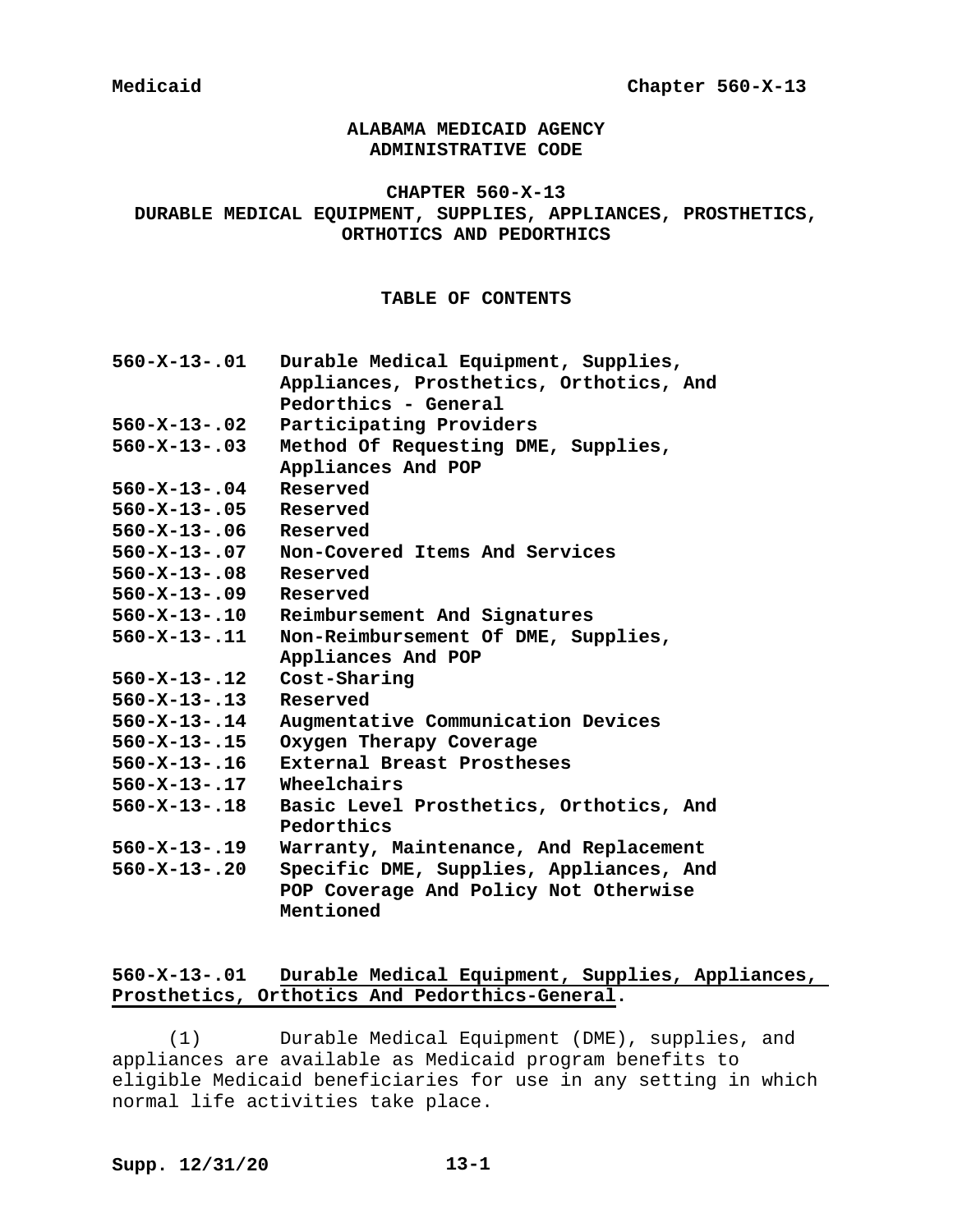(2) The covered DME, supplies, and appliances, and Prosthetics, Orthotics and Pedorthics (POP) are for medical therapeutic purposes, and must be ordered by the prescriber in connection with the plan of treatment, and the items will minimize the necessity for hospitalization, nursing home, or other institutional care. The prescriber of these items must comply with 42 C.F.R. §440.70 as well as all other federal and state rules and regulations in order to receive reimbursement.

(3) DME is equipment:

(a) that can withstand repeated use;

(b) is primarily and customarily used to serve a medical purpose;

(c) generally is not useful to a person in the absence of an illness, disability or injury; and

(d) can be removable or reusable.

All requirements of the definition must be met before an item can be considered to be DME.

(4) Refer to Rule No. 560-X-13-.18 for Prosthetics, Orthotics and Pedorthics (POP) guidelines.

(5) The cost of the item must not be disproportional to the therapeutic benefits or more costly than a reasonable alternative. The item must not serve the same purpose as equipment already available to the recipient. DME may be purchased or rented for a Medicaid recipient meeting the established criteria. Please refer to Chapter 14, DME, of the Medicaid Provider Manual published on Medicaid's website.

(a) Medicaid covers the purchase of DME items for long term use. Long term use is defined as the use of DME which exceeds six months.

(b) Medicaid covers the rental of DME items for six months or less.

(6) A recipient does not have to be a Home Health Care patient in order to receive coverage for products covered under this Chapter.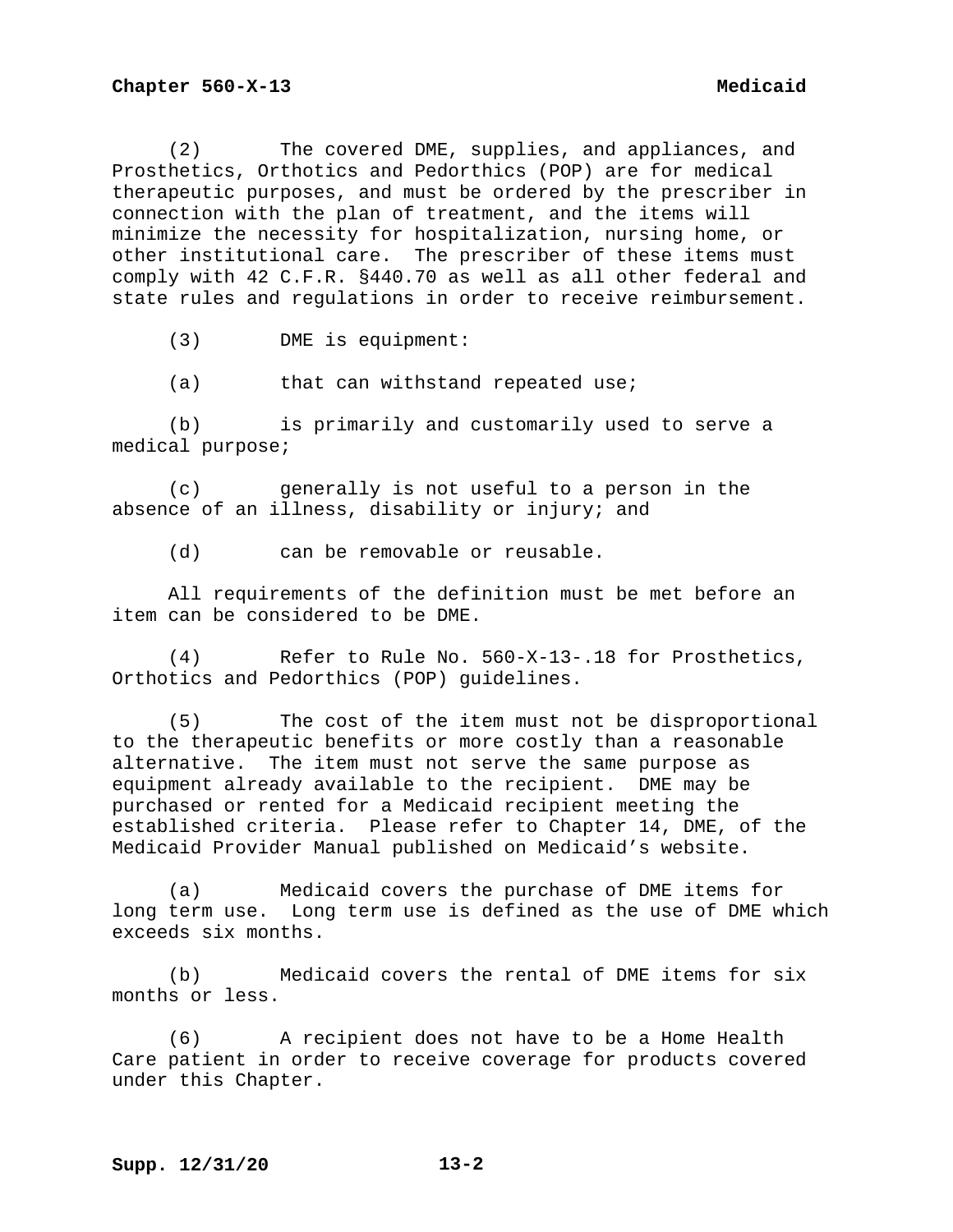(7) The provider is responsible for educating the recipient in the use of the DME. The provider is also responsible for delivery and set up of the DME.

(8) All appliances and standard DME approved for payment by Medicaid must have a warranty of a minimum of one year; this may include the manufacturer's warranty. Please refer to Rule No. 560-X-13-.19.

(9) Requirements for Placing the Initial Written Prescription or Order for Certain Medical Supplies, Equipment, and Appliances.

(a) The authorized practitioner who develops the recipient's written plan of care ("the ordering practitioner") is required to sign and place the initial prescription or order for certain medical supplies, equipment, and appliances.

(b) Subsequent written prescriptions or orders for refills, ancillary supplies, repairs or services, or re-certifications do not require the ordering practitioner's signature or an additional face-to-face visit.

(c) Either an enrolled physician or one of the following authorized non-physician practitioners (NPP) may both conduct and document the clinical findings from the required face-to-face visit and write the initial written prescription or order for certain medical supplies, equipment, and appliances:

1. Certified registered nurse practitioners (CRNP) or clinical nurse specialists (CNS) working under a collaboration agreement under Alabama law with the ordering physician;

2. Physician assistants (PA) under the supervision of the ordering physician; or

3. Attending acute or post-acute physicians, if recipients are admitted to home health services immediately after discharge from an acute or post-acute stay.

(d) The required face-to-face visit for the initial written prescription or order for certain medical supplies, equipment, and appliances must be related to the primary reason why the recipients require the certain medical supplies, equipment, and appliances and must occur no more than 6 months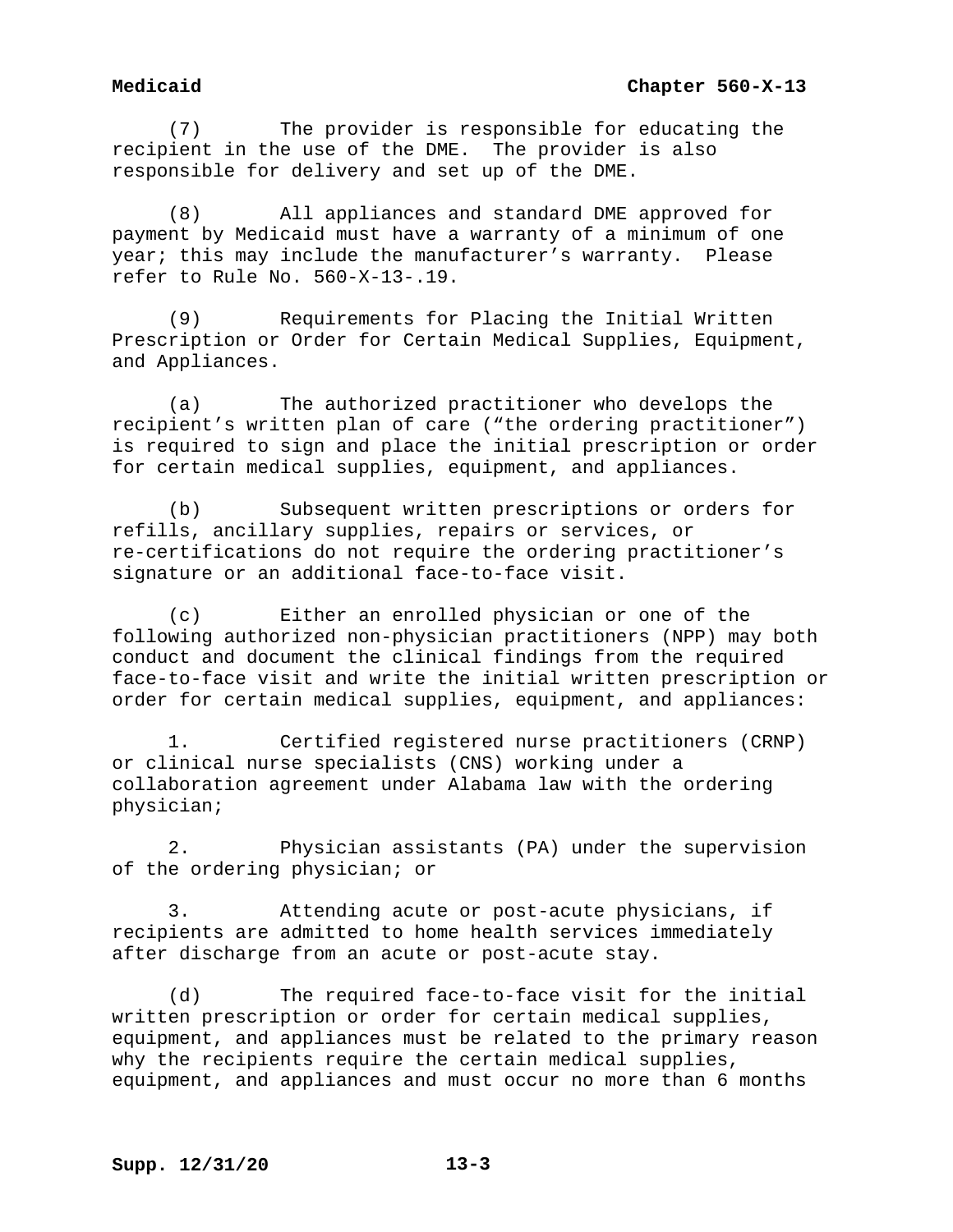prior to the start of services. The required face-to-face visit may be conducted using telehealth systems.

(e) The ordering practitioner is also required to review the recipient's written plan of care annually to determine the recipient's continued need for all medical supplies, equipment, and appliances.

(f) Not all initial written prescriptions or orders for medical supplies, equipment, and appliances require a face-to-face visit be conducted. The face-to-face visit requirement is limited only to the certain medical supplies, equipment, and appliances that are also subject to a face-to-face requirement under the Medicare DME program as "Specific Covered Items" in 42 C.F.R. 410.38(g). **Author:** Kelli Littlejohn Newman, PharmD, Director, Clinical Services **Statutory Authority:** State Plan; 42 CFR §440.70; Title XIX, Social Security Act. **History:** Rule effective October 1, 1982. **Amended:** Effective November 11, 1985. **Amended:** Filed February 3, 1997; effective March 10, 1997. **Amended:** Filed June 4, 1997; effective July 9, 1997. **Amended:** Filed August 11, 2004; effective September 15, 2004. **Amended:** Filed May 11, 2012; effective June 15, 2012. **Amended:** Filed April 11, 2014; effective May 16, 2014. **Amended:** Filed January 11, 2016; effective February 25, 2016. **Amended:** Filed February 10, 2017; effective March 27, 2017. **Amended:** Filed August 10, 2018; effective September 24, 2018. **Amended:** Published October 30, 2020; effective December 14, 2020.

# **560-X-13-.02 Participating Agencies And Suppliers.**

(1) Participating providers (also referred to as "all providers mentioned in this chapter" or "provider") are those Home Health Agencies, pharmacies, DME, supply, appliance and POP suppliers contracted with Medicaid for this program.

(2) Participating providers must meet the Medicare criteria as specified in the regulations of the Centers for Medicare and Medicaid Services, Department of Health and Human Services at 42 C.F.R. Section 424.57, which regulations are adopted by reference. Copies of these regulations may be obtained from the U.S. Government Printing Office, Washington, DC 20402-9328.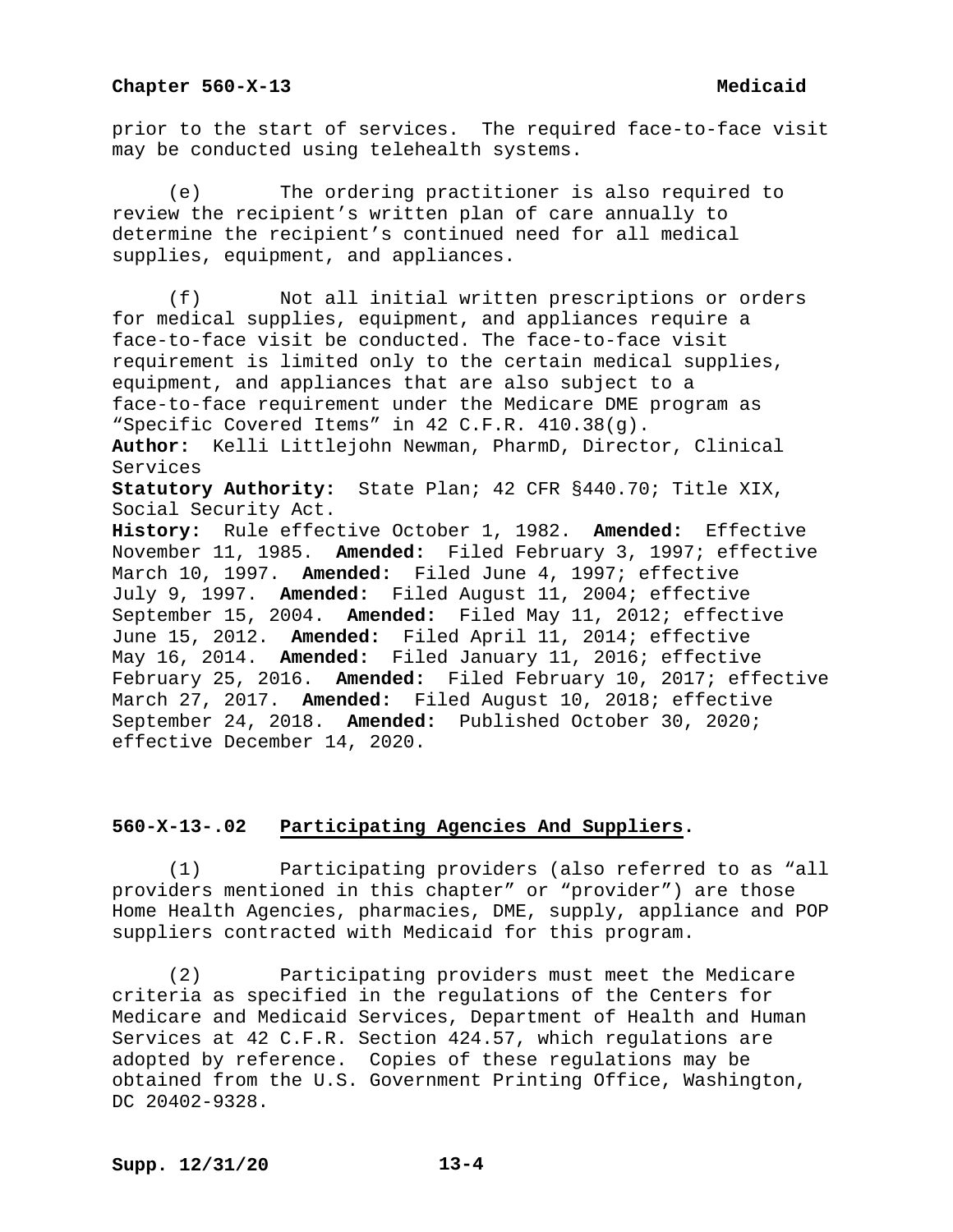(3) Medicaid's fiscal agent enrolls providers and issues provider contracts to applicants who meet the licensure or certification requirements of the State of Alabama, Code of Federal Regulations, Alabama Medicaid Administrative Code, and Alabama Medicaid Provider Manual.

(4) All providers within this chapter should contact the applicable licensing or accreditation board(s) to determine the licensure requirements for each of the specialties. The appropriate documentation must be submitted during the Alabama Medicaid provider enrollment or re-enrollment process. If the appropriate licensure documentation is not submitted, the provider will not be assigned the selected specialty. Please refer to Chapter 14, DME, of the Medicaid Provider Manual for additional licensure information.

(5) All providers mentioned in this chapter, except pharmacy providers as outlined in subparagraph (d) (ii) below, must submit the following documentation to the Medicaid fiscal agent prior to enrollment:

(a) Copy of a current Home Medical Equipment (HME) license or documentation that the provider meets an exemption to the licensure requirements outlined in Code of Ala. 1975, §34-14C-5;

(b) copy of a current business license;

(c) copy of the approved Medicare enrollment application or Medicare enrollment letter; and

(d) copies of the Medicare Accreditation and the Medicare Surety Bond(s).

1. Effective October 1, 2010, all participating providers are required to have a \$50,000 Surety Bond for each National Provider Identifier (NPI) unless the provider meets an exemption in paragraph (6) below. In order to qualify for the exemption in (6) (f) below, the provider must have a Surety Bond for three years prior.

2. Pharmacy providers seeking to enroll as Alabama Medicaid DME providers are required to submit their Medicare enrollment letter only. They are not required to submit a Medicare Surety Bond, Medicare Accreditation letter or Medicaid Surety Bond.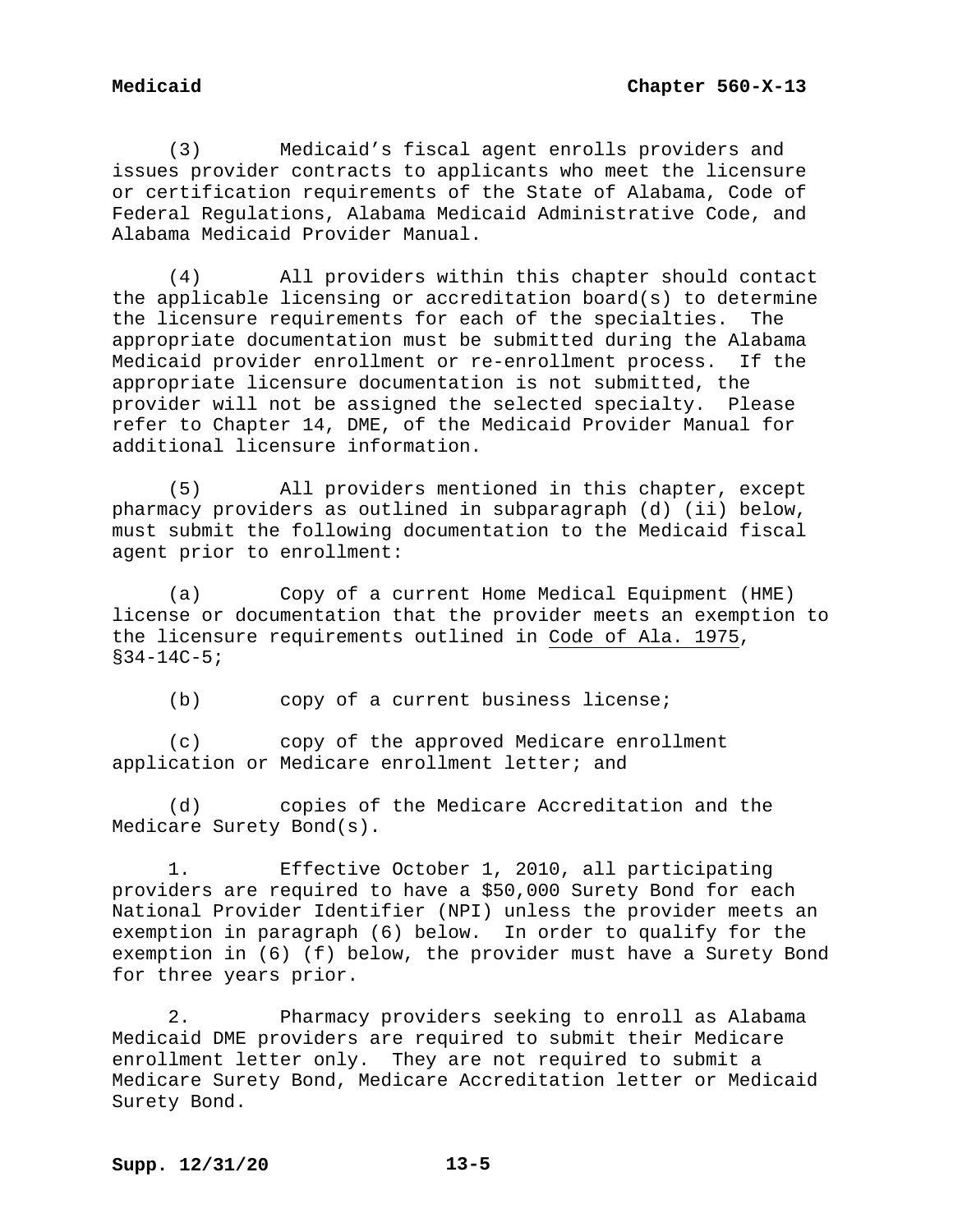(6) Provider(s) are exempt from surety bond requirements if the provider(s):

(a) is a DME supplier who has been a Medicaid provider for five years or longer with no record of impropriety,<br>and whose refund requests have been repaid as requested. If and whose refund requests have been repaid as requested. Medicaid identified a problem with improper billing or fraudulent activity the provider will be required to obtain a Surety Bond; or

(b) is a government-operated DME, Prosthetics, Orthotics and Supplies (DMEPOS) provider; or

(c) is a state-licensed orthotic and prosthetic personnel in private practice making custom-made orthotics and prosthetics; or

(d) are physicians and non-physician practitioners, as defined in Section 1842(b) (18) of the Social Security Act; or

(e) are physical and occupational therapists in private practice; or

(f) are providers who received \$100,000 or less Medicaid payment in the previous two calendar years; or

(g) are pharmacy providers; or

(h) are phototherapy providers who only provide phototherapy services for infants; or

(i) are Federally Qualified Health Centers.

(7) Alabama Medicaid DME, supply, appliance, and POP providers must renew their required surety bonds annually, before the day and month that the first bond was effective to avoid a lapse in coverage, a denial of Medicaid reimbursements and termination as a Medicaid provider.

(a) Proof of the renewal must be submitted to Medicaid's fiscal agent at least 30 days prior to the individual bond's termination date. The assigned Medicaid provider location number and current physical location address must be included on the surety bond renewal document for the individual DME, supply, appliance, or POP business location being bonded.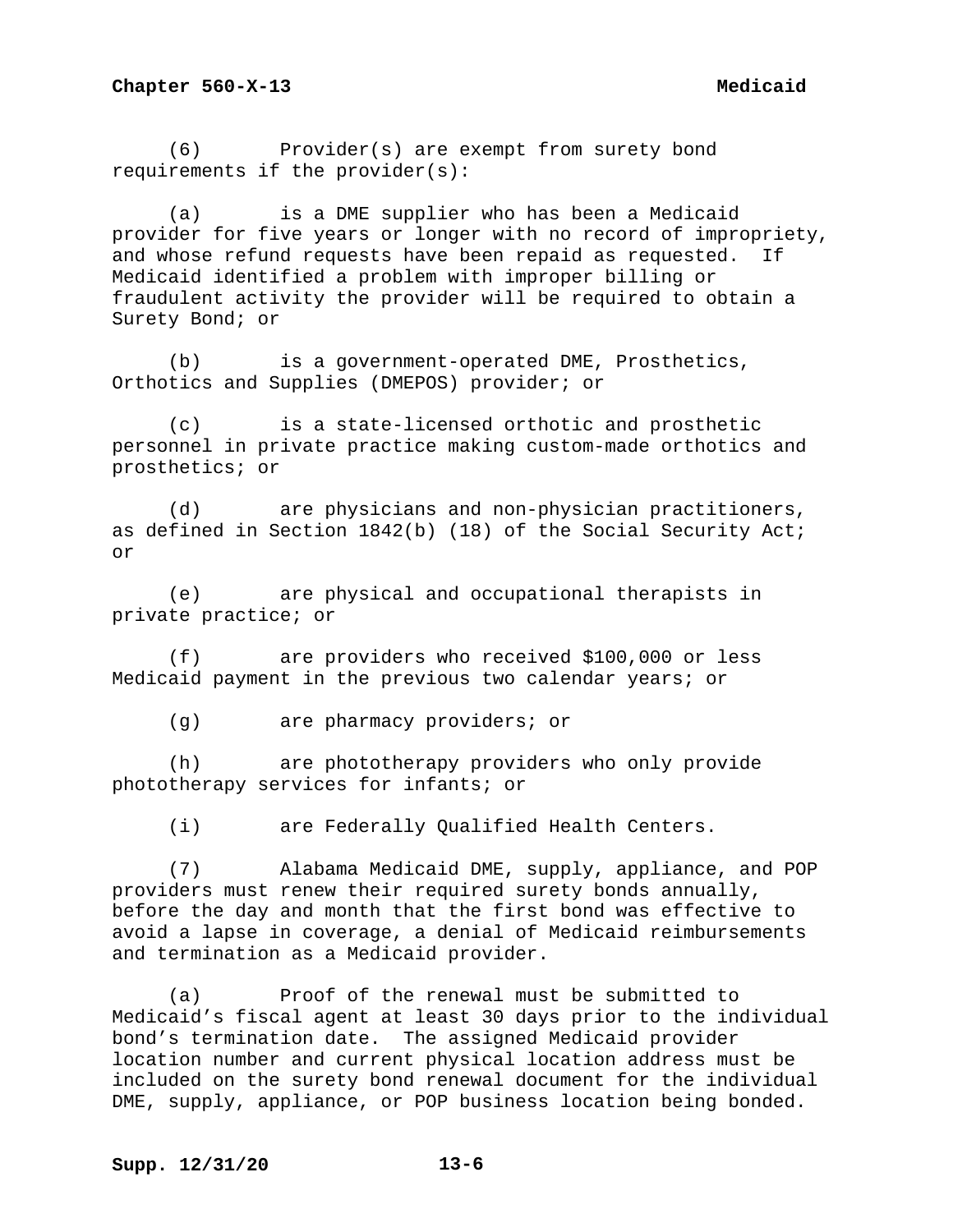(b) If there is a lapse in surety bond coverage dates, the provider will be denied payment for services that may have been otherwise covered by Medicaid, and the individual location without a current surety bond on file will be terminated as a Medicaid provider.

(8) The provider's business must be physically located within the state of Alabama or within a 30-mile radius of the state of Alabama. This requirement does not apply to Medicare crossover-only providers or providers described below.

(a) Providers located more than 30-miles from the border of Alabama may be enrolled only as follows:

1. for specialty equipment and supplies such as augmentative communication devices, automatic external defibrillators, high frequency chest wall oscillation air pulse generator systems which are not readily available in state; or

2. for supplies and equipment needed as the result of a transplant or unique treatment approved out of state as the result of an Early and Periodic Screening, Diagnosis, and Treatment (EPSDT) referral or medical necessity. Suppliers will be enrolled by the Medicaid fiscal agent on a temporary basis for these situations.

(9) All providers must maintain a physical facility on an appropriate site in accordance with all applicable federal and state regulations or requirements.

(a) The provider's business location must be accessible to the public, Medicaid recipients, recipient's representatives and Alabama Medicaid and its agents. (The location must not be in a gated community or other area where access is restricted.)

(b) The location may be a "closed door" business, such as a pharmacy or supplier providing services only to recipients residing in a nursing home that complies with all applicable federal and state regulations or requirements.

(10) All providers mentioned in this chapter must remain open to the public for a minimum of 30 hours per week during normal business hours except physicians, physical and occupational therapists or a provider working with custom made orthotics and prosthetics. A provider must maintain a primary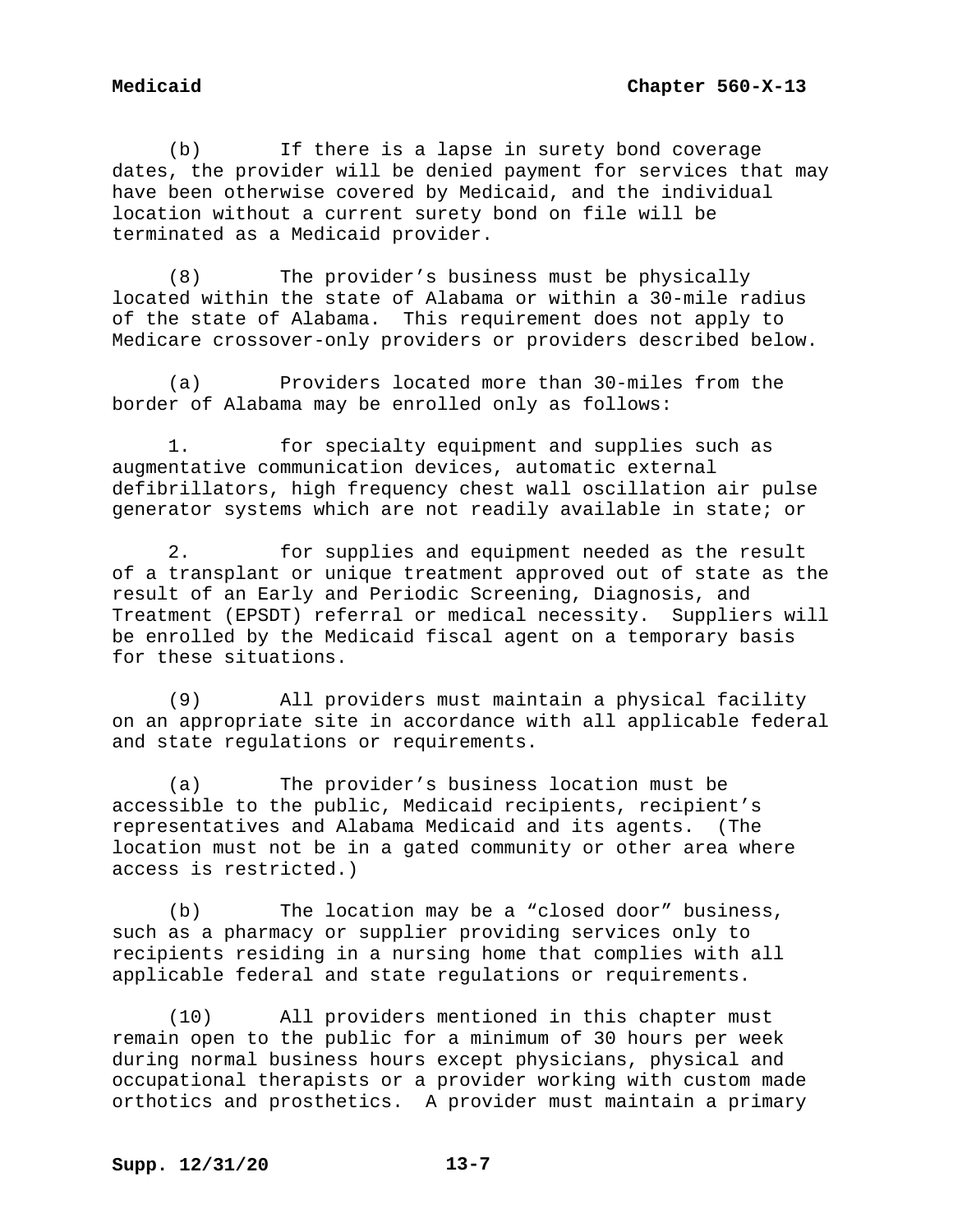business telephone listed under the name of the business in a local directory or a toll-free number available through directory assistance. The exclusive use of a beeper, answering machine, answering service or cell phone during posted business hours is prohibited. Providers (as related to the provider specialty) must have DME, appliances or supply items stocked in the physical store location that are readily available to Medicaid recipients presenting prescriptions or orders for these items.

(11) All providers in this chapter must maintain a permanent visible sign in plain view and post the hours of operation. If the provider's place of business is located within a building complex, the sign must be visible at the main entrance of the building.

(12) Satellite businesses affiliated with a provider are not covered under the provider contract; therefore, no reimbursement will be made to a provider doing business at a satellite location.

(13) The provider must not have any felony convictions or record of noncompliance with Medicaid or Medicare regulations.

(14) All providers mentioned in this chapter must notify Medicaid's fiscal agent in writing of any changes to the information contained in its application at least 30 business days prior to making such changes. These changes may include, but are not limited to, changes in ownership or control, federal tax identification number, or business address changes.

(15) Failure of providers to comply with these requirements will result in their termination from the Alabama Medicaid Program. **Author:** Kelli Littlejohn Newman, PharmD, Director, Clinical Services. **Statutory Authority:** State Plan; 42 C.F.R. §434.6; Title XIX, Social Security Act. **History:** Rule effective October 1, 1982. **Amended:** Filed February 8, 2002; effective March 15, 2002. **Amended:** Filed January 10, 2003; effective February 21, 2003. **Amended:** Filed November 8, 2006; effective December 13, 2006. April 11, 2008; effective May 16, 2008. **Amended:** Filed December 12, 2008; effective January 16, 2009. **Amended:** Filed December 11, 20098; effective January 15, 2010. **Amended:** Filed June 11, 2010; effective July 16, 2010. **Amended:** Filed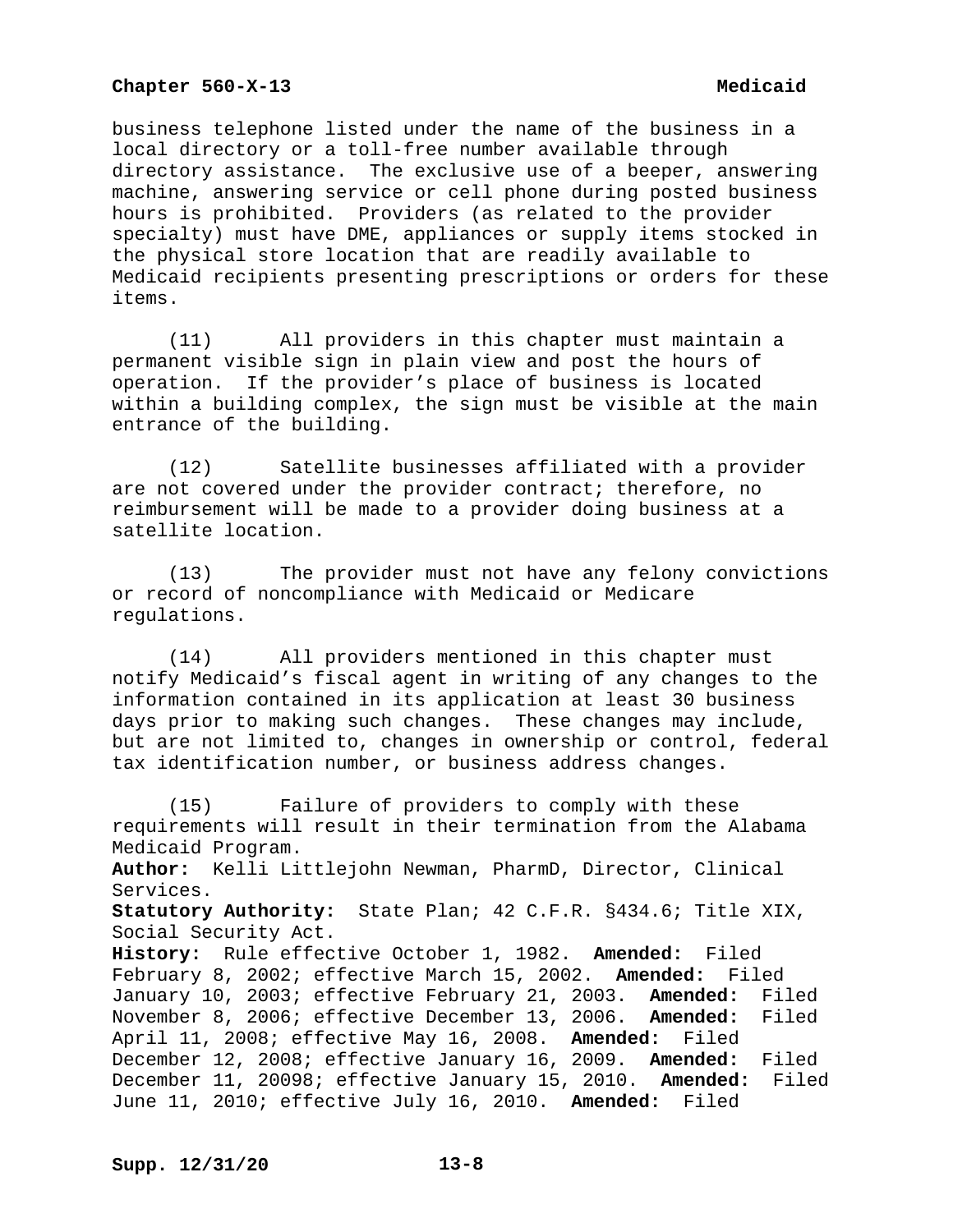May 11, 2012; effective June 15, 2012. **Amended:** Filed November 9, 2012; effective December 14, 2012. **Amended:** Filed January 11, 2016; effective February 25, 2016.

# **560-X-13-.03 Method Of Requesting DME, Supplies, Appliances And POP.**

(1) A written order or a signed prescription (as defined by the Medicare Program Integrity Manual Chapter 5) signed by the prescriber is required for covered items. An EPSDT or Patient 1st primary physician (PMP) referral may be submitted as an order when written according to practice guidelines and state or federal law and must include the date and signature of the prescriber, the item(s) ordered and the recipient name. For acceptable formats of provider signature, refer to Medicaid Administrative Code, Rule No. 560-X-1-.18.

(2) A prescription or order is considered to be outdated by Medicaid when it is presented to the provider or Medicaid's fiscal agent past 90 days from the date it was written.

(3) Medicaid considers a prescription to be valid for the dispensing of supplies for a period of twelve months. the twelve-month period of time, the recipient must be reevaluated by the prescriber to determine medical necessity for continued dispensing of medical supplies.

(4) Certain DME, supplies and appliances require prior authorization by Medicaid. Please refer to Chapter 14, DME, of the Medicaid Provider Manual published on Medicaid's website. Repairs or replacement of parts, after the first year the equipment or appliance is issued, require prior authorization unless otherwise specified by Medicaid. A provider's failure to go through the process of obtaining prior authorization for repairs or replacement does not by itself constitute a non-covered service.

(5) Procedures for requesting and dispensing DME, supplies and appliances that require a prior authorization are as follows:

(a) The prescriber must complete and sign a written order or prescription and give to the recipient or sponsor to take to the provider of their choice. The prescriber may also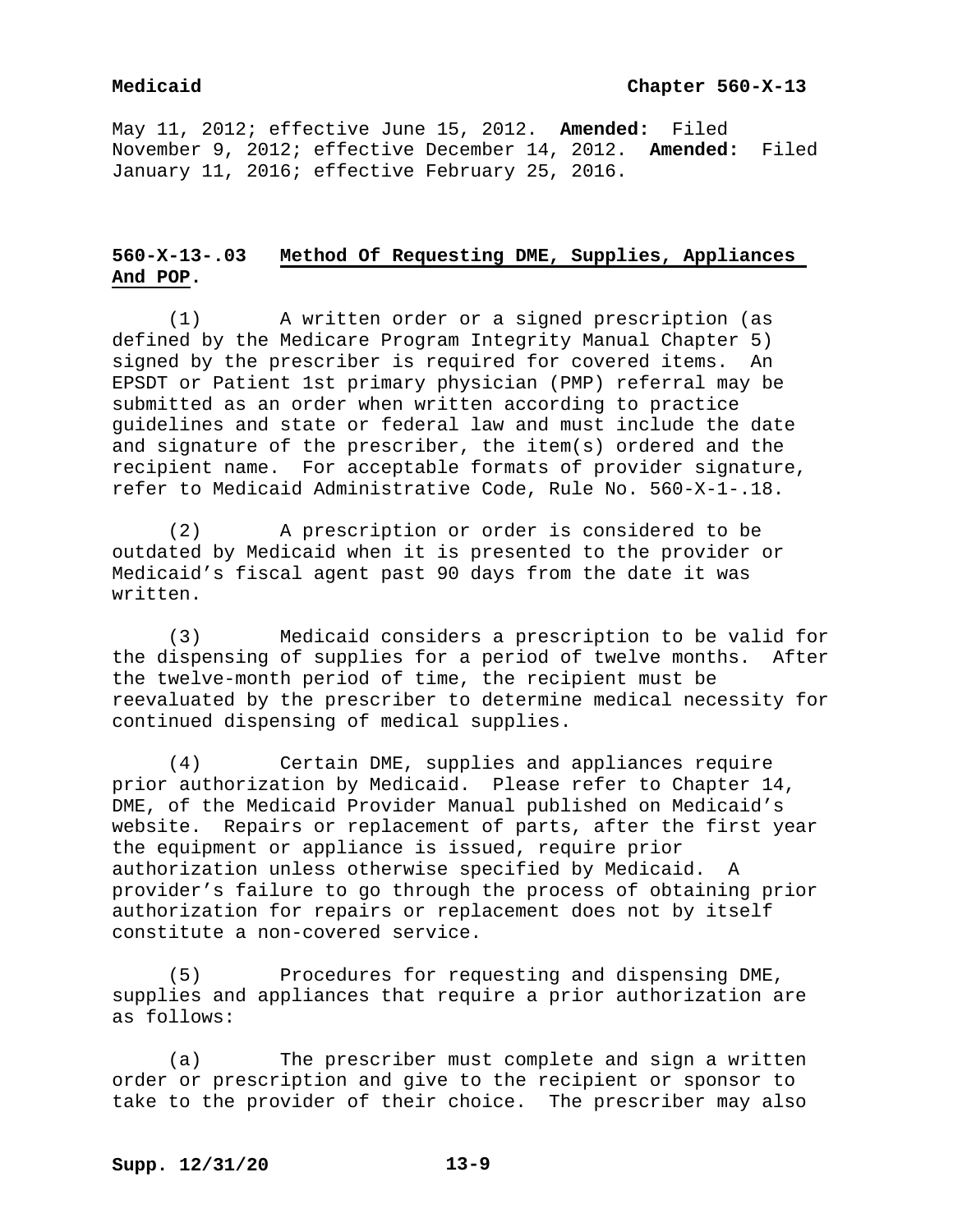fax the prescription or order to the provider of the recipient's choice.

(b) The provider must submit the following documentation by electronic submission, fax or mail to the Medicaid fiscal agent:

1. the appropriate Alabama Prior Review and Authorization Request Form,

2. the EPSDT or Patient 1st PMP Referral Form, if applicable,

3. all necessary documentation to justify medical necessity, and

4. current prescription or order.

(c) Medicaid or its designee will review the request and assign a status of approved, denied or pending.

1. If the request is approved, the provider will receive an approval letter with the ten-digit prior authorization number.

2. If the request is denied, written notice will be sent to the provider and the recipient indicating the reason(s) for denial. Information giving them their right to appeal is also included in this notice.

3. If the request is placed in pending or conditionally approved status, the prior authorization letter will provide information and a timeframe for submission of the invoice.

(d) All prior authorization requests for DME must be received by the Medicaid fiscal agent within 30 calendar days after equipment is dispensed. All prior authorization requests received beyond the 30 calendar days after equipment is dispensed will be denied.

(e) The provider may not bill the recipient for an item for which a prior authorization has been denied due to provider error or the provider's failure to submit the necessary medical documentation for the prior authorization request.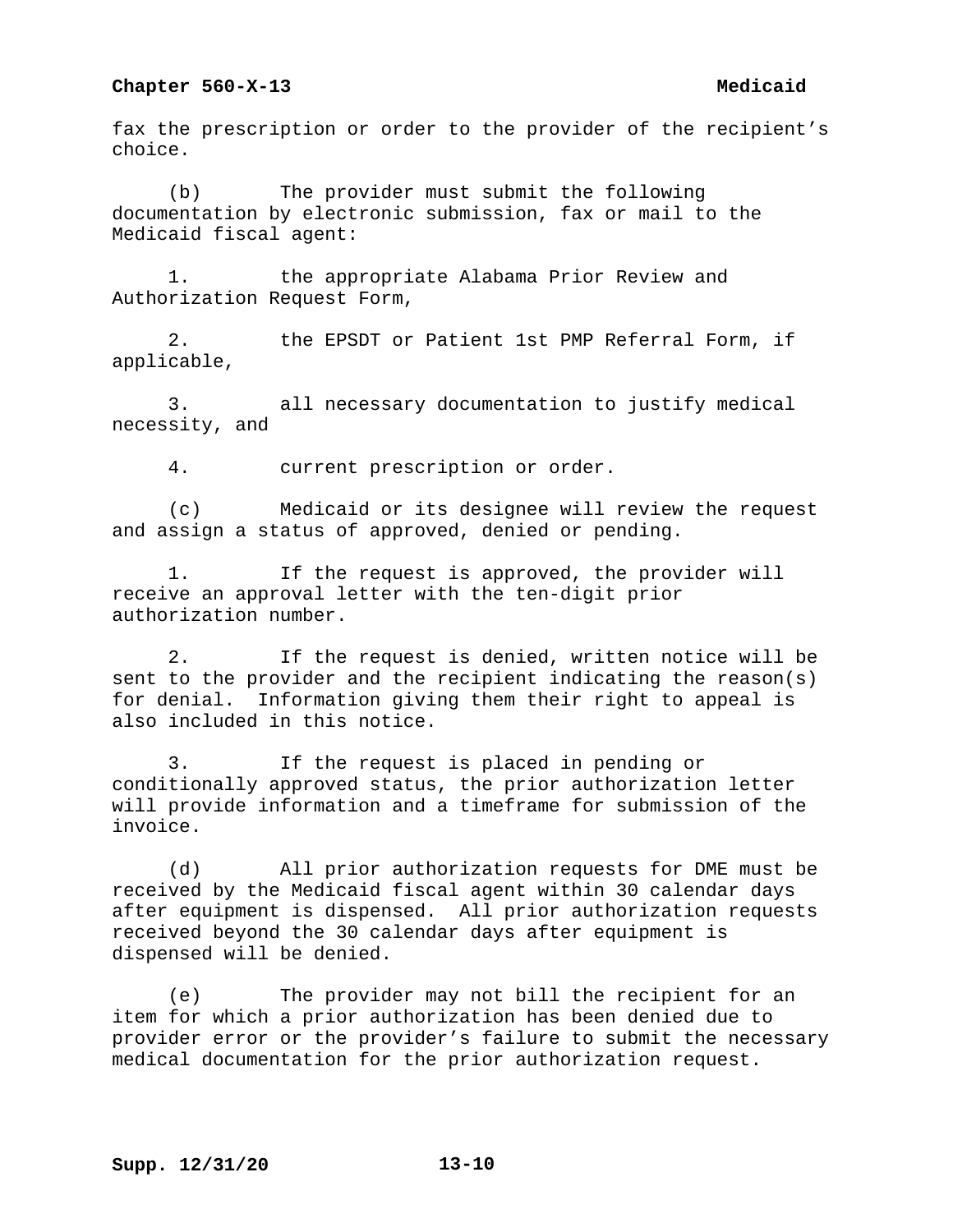(6) Suppliers requesting approvals for medical items must provide Medicaid with an expected date of delivery. For medical items approved, Medicaid will indicate the time frame allowed for providers to dispense equipment on the approval letter.

(a) When a provider is unable to dispense equipment within the timeframe specified on the approval letter, an extension may be requested with written justification as to the specific reason(s) why the equipment cannot be supplied timely. All requests for extensions must be submitted to Medicaid prior to the expiration date indicated on the approval letter.

(b) Medicaid will cancel conditional approvals (PA's in "pending" status) for medical items that are not dispensed timely when there is no justifiable reason for delay.

(7) Procedures for requesting and dispensing DME, supplies and appliances that do not require a prior authorization are as follows:

(a) It is the responsibility of the recipient or authorized representative to obtain the signed prescription or order from the physician and take to a participating provider.

(b) Upon receipt of the prescription or order, the provider must:

1. verify Medicaid eligibility. Recipient's eligibility must be verified on a monthly basis. Medicaid will not reimburse providers for items supplied to recipients in months where recipients have no eligibility;

2. obtain necessary managed care or EPSDT referrals;

3. furnish the covered item(s) as prescribed;

4. collect the appropriate co-payment amount;

5. retain all documentation, including, but not limited to, the prescription or order, referral forms, PA forms, etc. on file for a period of three years plus the current year; and

6. submit the proper claim form to Medicaid's fiscal agent.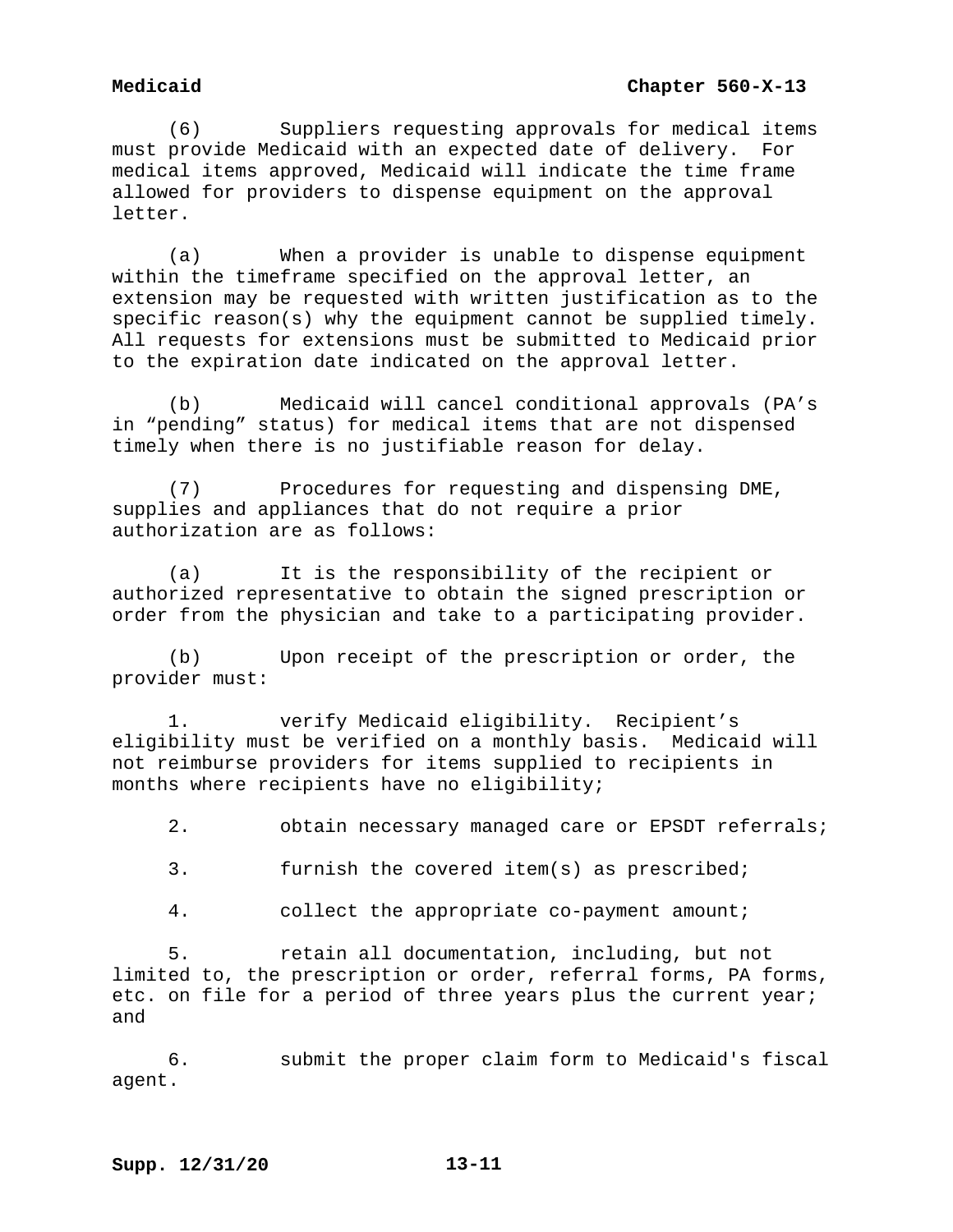(8) DME, supplies, and appliances not listed as covered services in Chapter 14, DME, of the Medicaid Provider Manual may be requested for coverage by submitting the request to Medicaid for review and consideration. It will be the provider's responsibility to supply Medicaid with the necessary medical documentation to support the medical necessity of the requested item(s).

(9) Automatic refills are not permitted by the Medicaid Agency. Violations may result in unauthorized charges. The provider may be held liable, or Medicaid may recoup the unauthorized charges, or cancel the provider agreement. **Author:** Kelli Littlejohn Newman, PharmD, Director, Clinical Services **Statutory Authority:** State Plan Attachment 3.1-A; 42 CFR

§440.70; Title XIX, Social Security Act. **History:** Rule effective October 1, 1982. **Amended:** Effective November 11, 1985; January 13, 1993. **Amended:** Filed December 12, 2008; effective January 16, 2009. **Amended:** Filed May 11, 2012; effective June 15, 2012. **Amended:** Filed January 11, 2016; effective February 25, 2016.

## **560-X-13-.04 Reserved.**

**Author:** Hattie Nettles, Associate Director, LTC Policy Advisory Unit

**Statutory Authority:** State Plan; 42 CFR §440.70; Title XIX, Social Security Act.

**History:** Rule effective October 1, 1982. **Amended:** Effective November 11, 1985. **Amended:** Filed February 3, 1997; effective March 10, 1997. **Amended:** Filed June 4, 1997; effective July 9, 1997. **Amended:** Filed October 12, 2001; effective November 16, 2001. **Amended:** Filed August 11, 2004; effective September 15, 2004. **Amended:** Filed April 11, 2008; effective May 16, 2008. **Amended:** Filed December 12, 2008; effective January 16, 2009. **Repealed:** Filed January 11, 2016; effective February 25, 2016.

**560-X-13-.05 Reserved. Author:** Hattie M. Nettles, Associate Director, LTC Policy Advisory Unit **Statutory Authority:** State Plan; 42 C.F.R. §440.70; Title XIX, Social Security Act.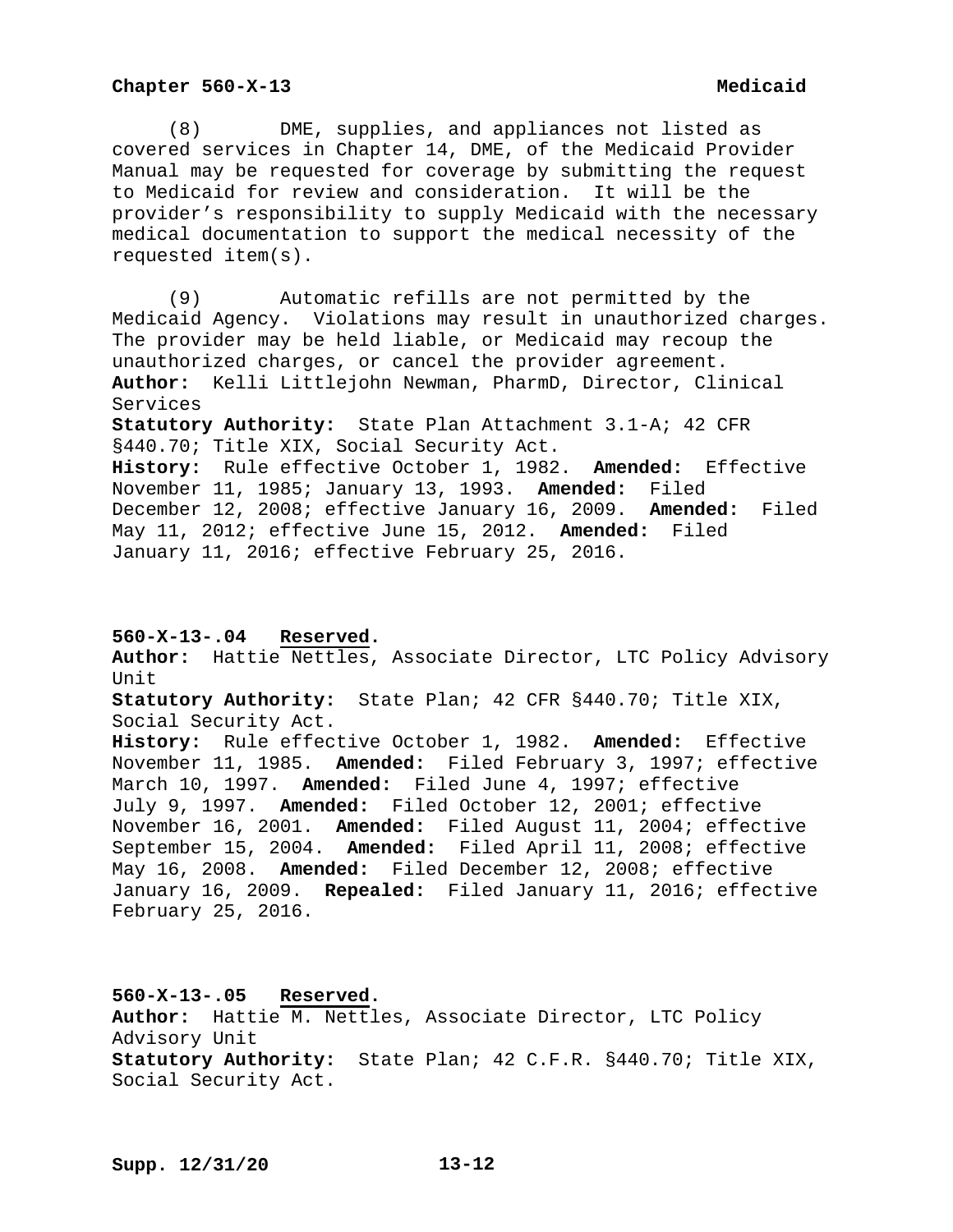**History:** Rule effective October 1, 1982. **Amended:** Effective August 9, 1984. **Amended:** Filed February 3, 1997; effective March 10, 1997. **Amended:** Filed June 4, 1997; effective July 9, 1997. **Amended:** Filed October 12, 2001; effective November 16, 2001. **Amended:** Filed August 11, 2004; effective September 15, 2004. **Amended:** Filed December 12, 2008; effective January 16, 2009. **Repealed:** Filed January 11, 2016; effective February 25, 2016.

### **560-X-13-.06 Reserved.**

**Author:** Patricia Harris, Administrator, LTC Program Management Unit **Statutory Authority:** State Plan; 42 CFR §440.70; Title XIX, Social Security Act. **History:** Rule effective October 1, 1982. **Amended:** effective November 11, 1985; October 12, 1988; November 15, 1989; January 13, 1993. **Amended:** Filed February 3, 1997; effective March 10, 1997. **Amended:** Filed October 12, 2001; effective November 16, 2001. **Amended:** Filed August 11, 2004; effective September 15, 2004. **Repealed:** Filed January 11, 2016; effective February 25, 2016.

**560-X-13-.07 Noncovered Items And Services.** Non-covered items and services include, but are not limited to:

(1) Items of a deluxe nature.

(2) Replacement of usable equipment.

(3) Items for use in hospitals, nursing homes, or other institutions. However, DME items may be provided in nursing homes or other institutions for children through the EPSDT Program.

(4) Items for the patient or patient's caregiver's comfort and convenience.

(5) Items not listed as covered by Medicaid.

(6) Rental of equipment, with the following exceptions:

(a) Rental for six months or less, or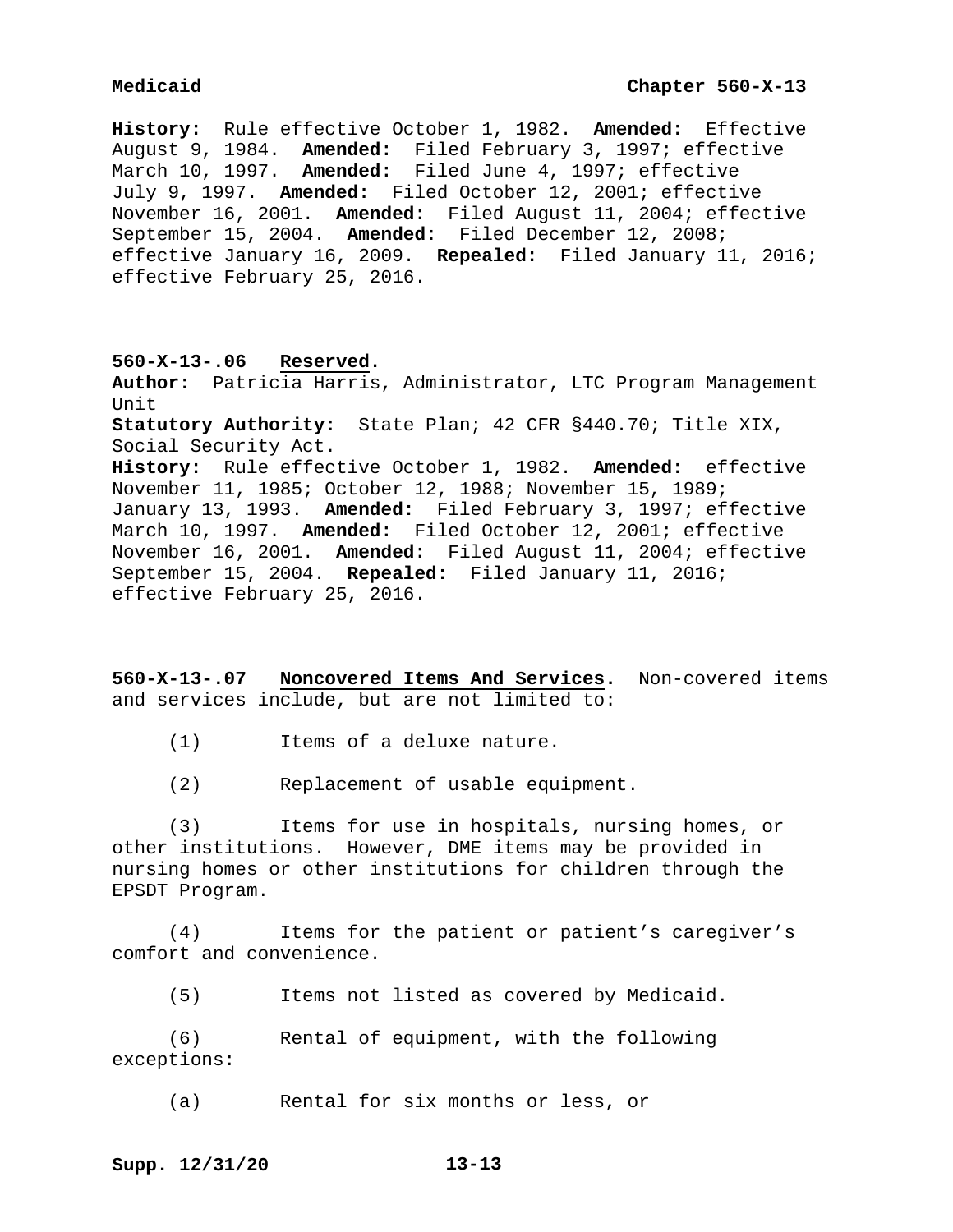- (b) Medicare crossover, or
- (c) Certain intravenous therapy equipment, or
- (d) Short term use due to institutionalization, or

(e) Short term use due to death of a recipient. **Author:** Kelli Littlejohn Newman, PharmD, Director, Clinical Services

**Statutory Authority:** State Plan; 42 CFR §441.15; Title XIX, Social Security Act.

**History:** Rule effective October 1, 1982. **Amended:** Filed February 3, 1997; effective March 10, 1997. **Amended:** Filed April 11, 2008; effective May 16, 2008. **Amended:** Filed January 11, 2016; effective February 25, 2016.

**560-X-13-.08 Reserved.**

**Authors:** Theresa Richburg, Henry C. LeCroy **Statutory Authority:** 42 C.F.R. §431.625; State Plan, Attachment 3.2-A; Title XIX, Social Security Act. **History:** Rule effective October 1, 1982. **Amended:** effective January 8, 1985; October 13, 1987. Emergency rule effective February 1, 1989. **Amended:** effective May 12, 1989. **Repealed:**  Filed January 11, 2016; effective February 25, 2016.

**560-X-13-.09 Reserved. Author:** Theresa D. Richburg **Statutory Authority:** State Plan; 42 C.F.R. §435.10; Title XIX, Social Security Act. **History:** Rule effective October 1, 1982. **Amended:** Effective September 9, 1988. **Repealed:** Filed January 11, 2016; effective February 25, 2016.

# **560-X-13-.10 Reimbursement And Signatures.**

(1) Medicaid will reimburse for only those DME, supply, appliance or POP items indicated on the approval letter from Medicaid or its designee.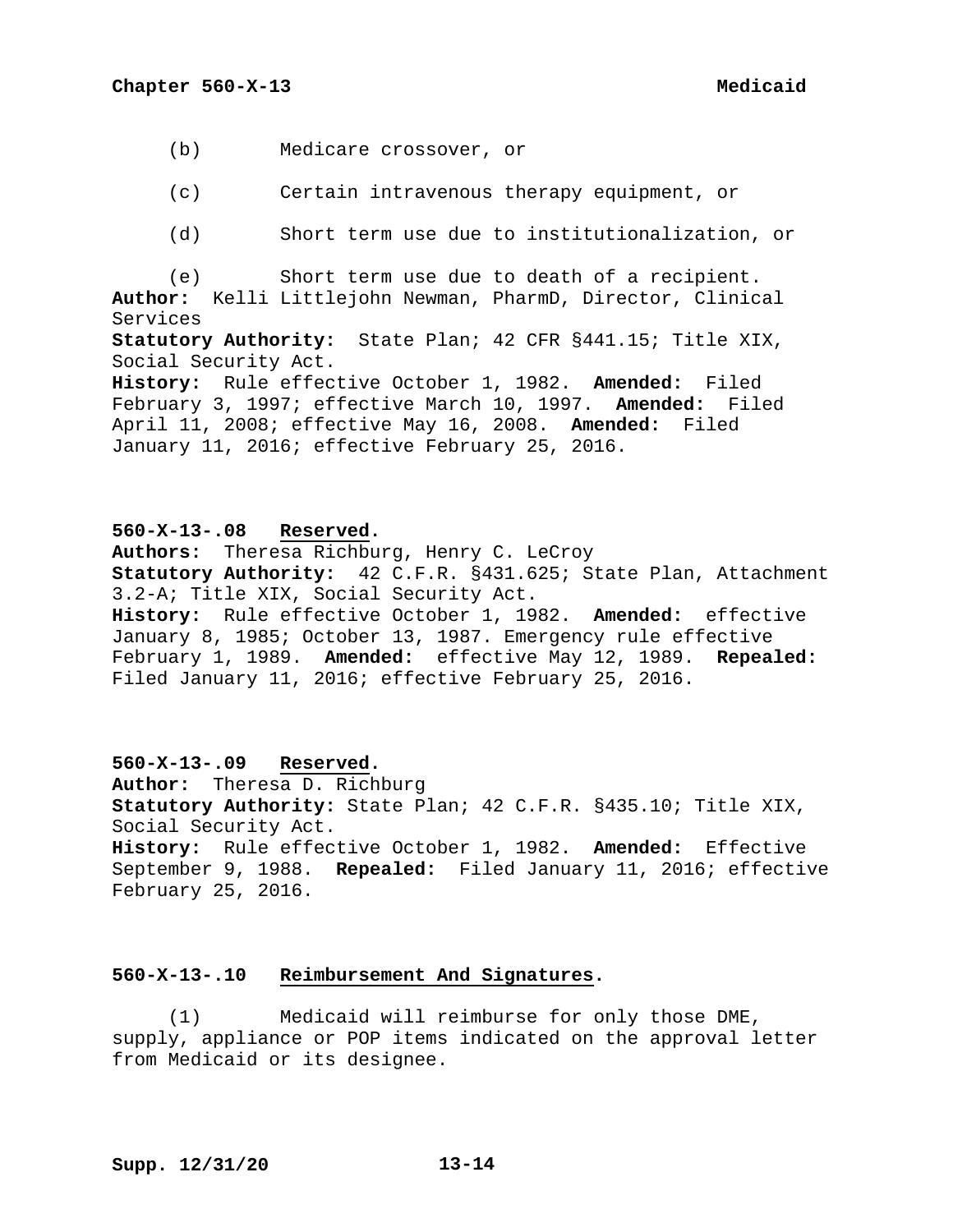(2) Reimbursement will be made for purchases or rentals in accordance with the DME Fee Schedule on the Medicaid website.

(3) Request for reimbursement must be submitted on the appropriate claim form. Please refer to Chapter 14, DME, of the Medicaid Provider Manual.

(4) The provider agrees to accept as payment in full the amount paid by Medicaid for covered items.

(a) The provider (or provider's staff) must advise each patient prior to services being rendered when Medicaid payment will not be accepted and the patient will be responsible for the bill.

(b) The fact that Medicaid payment will not be accepted must be recorded in the patient's record. Refer to Rule No. 560-X-1-.07.

(5) Medicaid recipients may be billed for non-covered items.

(6) Medicaid recipients may be billed for items provided by non-enrolled suppliers.

(7) Refer to Rule No. 560-X-1-.18, Provider/Recipient Signature Requirement, for signature requirements. Recipient signatures are required for all DME, supply, appliance and POP claims to validate the billed and reimbursed service was rendered to the recipient. For DME, supply, appliance and POP items that have been delivered, the provider must ensure that the delivery service obtains the recipient's signature or the signature of the recipient's designee. For purposes of this Rule, designee is defined as: "Any person who can sign and accept the delivery on behalf of the recipient." The relationship of the designee should be noted on the delivery slip (i.e. spouse, power of attorney, etc.). The signature of the designee should be legible. If the signature is not legible, the name of the person should be printed on the delivery slip. When payment has been made on claims for which a signature is not available and one of the exceptions in Rule No. 560-X-1-.18 is not applicable, the funds paid to the provider will be recovered.

**Author:** Kelli Littlejohn Newman, PharmD, Director, Clinical Services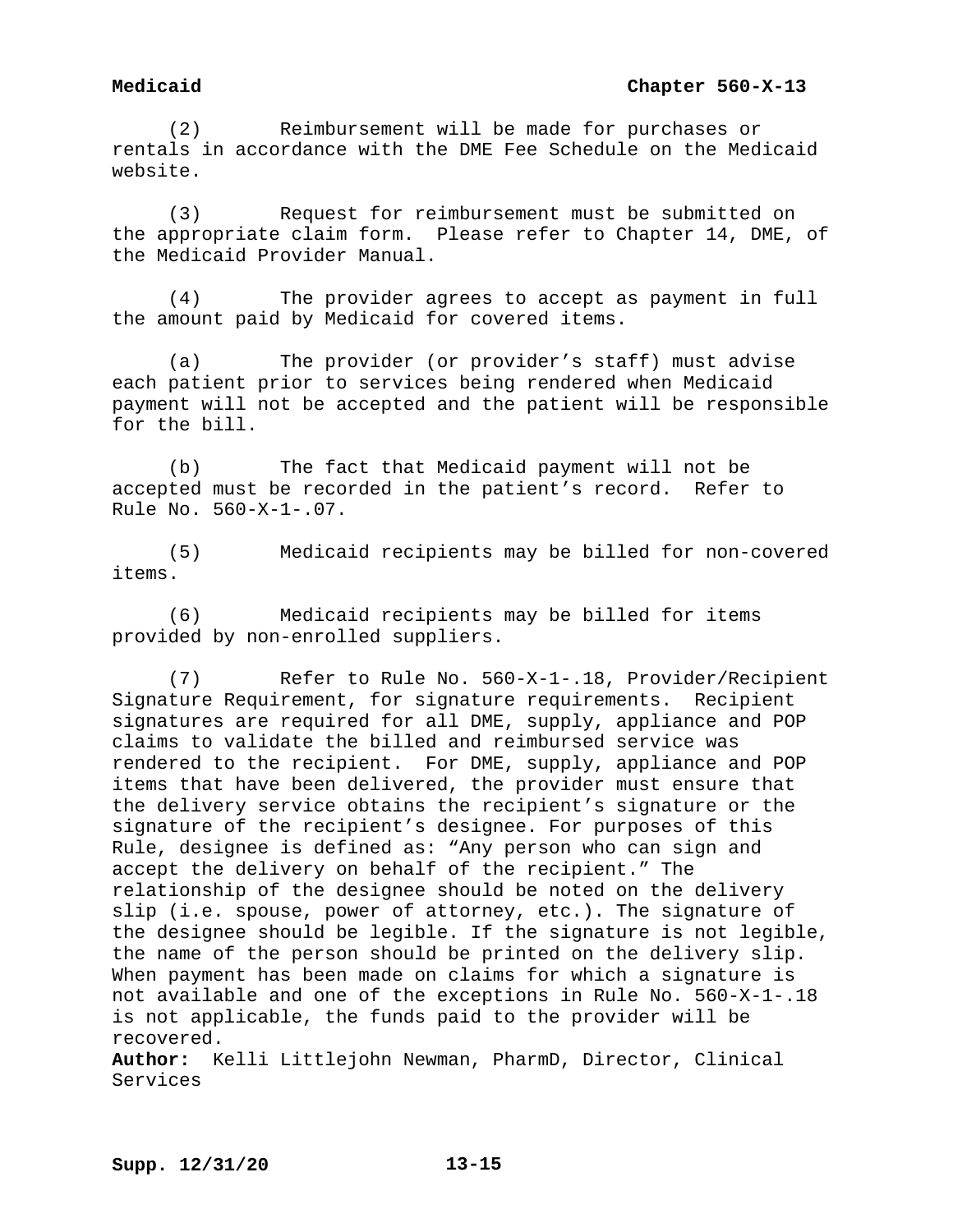**Statutory Authority:** State Plan; Attachment 4.19-B, page 5; 42 C.F.R. §§447.50, 447.252; Title XIX, Social Security Act. **History:** Rule effective October 1, 1982. **Amended:** effective July 9, 1984; June 8, 1985. **Amended:** Filed October 12, 2001; effective November 16, 2001. **Amended:** Filed August 11, 2004; effective September 15, 2004. **Amended:** Filed December 12, 2008; effective January 16, 2009. **Amended:** Filed January 11, 2016; effective February 25, 2016.

# **560-X-13-.11 Non-Reimbursement Of DME, Supplies, Appliances And POP.**

(1) DME item(s) furnished by a supplier without receipt of an authorization to purchase by Medicaid will not be approved for reimbursement.

(2) Item(s) supplied to an individual who is not eligible during the month in which the item(s) are furnished, are not reimbursable.

(3) Medicaid recipients cannot be reimbursed directly by Medicaid. **Author:** Kelli Littlejohn Newman, PharmD, Director, Clinical Services **Statutory Authority:** 42 C.F.R. §447.252; Title XIX, Social Security Act. **History:** Rule effective October 1, 1982. **Amended:** effective January 8, 1985. **Amended:** Filed February 3, 1997; effective March 10, 1997. **Amended:** Filed August 11, 2004; effective September 15, 2004. **Amended:** Filed January 11, 2016; effective February 25, 2016.

## **560-X-13-.12 Cost-Sharing.**

(1) Medicaid recipients are required to pay and suppliers are required to collect the designated co-pay amount for the rental or purchase of DME, supplies, appliances and POP, including crossover claims.

(2) The co-payment fee does not apply to in certain situations in accordance with Rule No. 560-X-1-.25.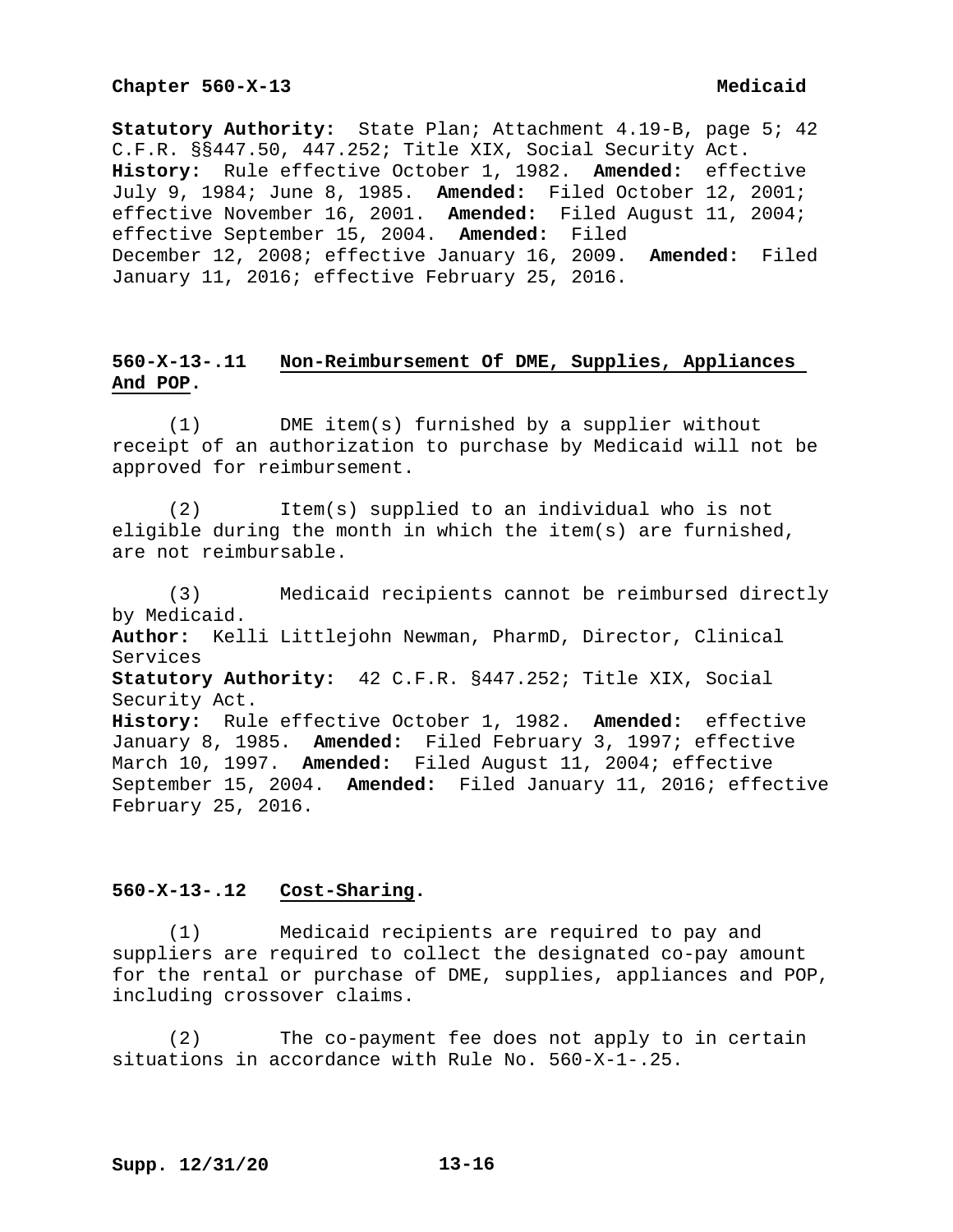(3) A provider may not deny services to any eligible recipient due to the recipient's inability to pay the cost-sharing amount imposed. **Author:** Kelli Littlejohn Newman, PharmD, Director, Clinical Services **Statutory Authority:** 42 C.F.R. §447.50; State Plan, Attachment 4.19-B, page 5; Title XIX, Social Security Act. **History:** Rule effective June 8, 1985. **Amended:** Filed May 11, 2001; effective June 15, 2001. **Amended:** Filed December 12, 2008; effective January 16, 2009. **Amended:** Filed January 11, 2016; effective February 25, 2016.

# **560-X-13-.13 Reserved.**

**Author:** Patricia Harris, Administrator, LTC Program Management Unit

**Statutory Authority:** Title XIX, Social Security Act; 42 C.F.R. Section 440.70; State Plan, Attachment 4.19-B; and ORBA '89. **History:** Emergency Rule effective September 1, 1993. Effective date of this amendment December 14, 1993. **Amended:** Filed July 7, 1994; effective August 12, 1994. **Amended:** Filed August 11, 2004; effective September 15, 2004. **Repealed:** Filed January 11, 2016; effective February 25, 2016.

# **560-X-13-.14 Augmentative Communication Devices.**

(1) Coverage is provided for Augmentative Communication Devices (ACD) for eligible individuals who meet criteria set out herein. Prior authorization for the ACD service is required. Requests for prior authorization must be made on the appropriate Alabama Prior Review and Authorization Request Form. The request must include documentation regarding the medical evaluation by the physician and speech language pathologist and recipient information.

(2) ACDs are defined as portable electronic or non-electronic aids, devices, or systems determined to be necessary to assist a Medicaid-eligible recipient to overcome or improve severe expressive speech-language impairments or limitations due to medical conditions in which speech is not expected to be restored, and which enable the recipient to communicate effectively. These impairments include but are not limited to: apraxia of speech, dysarthria, and cognitive communication disabilities. These devices are reusable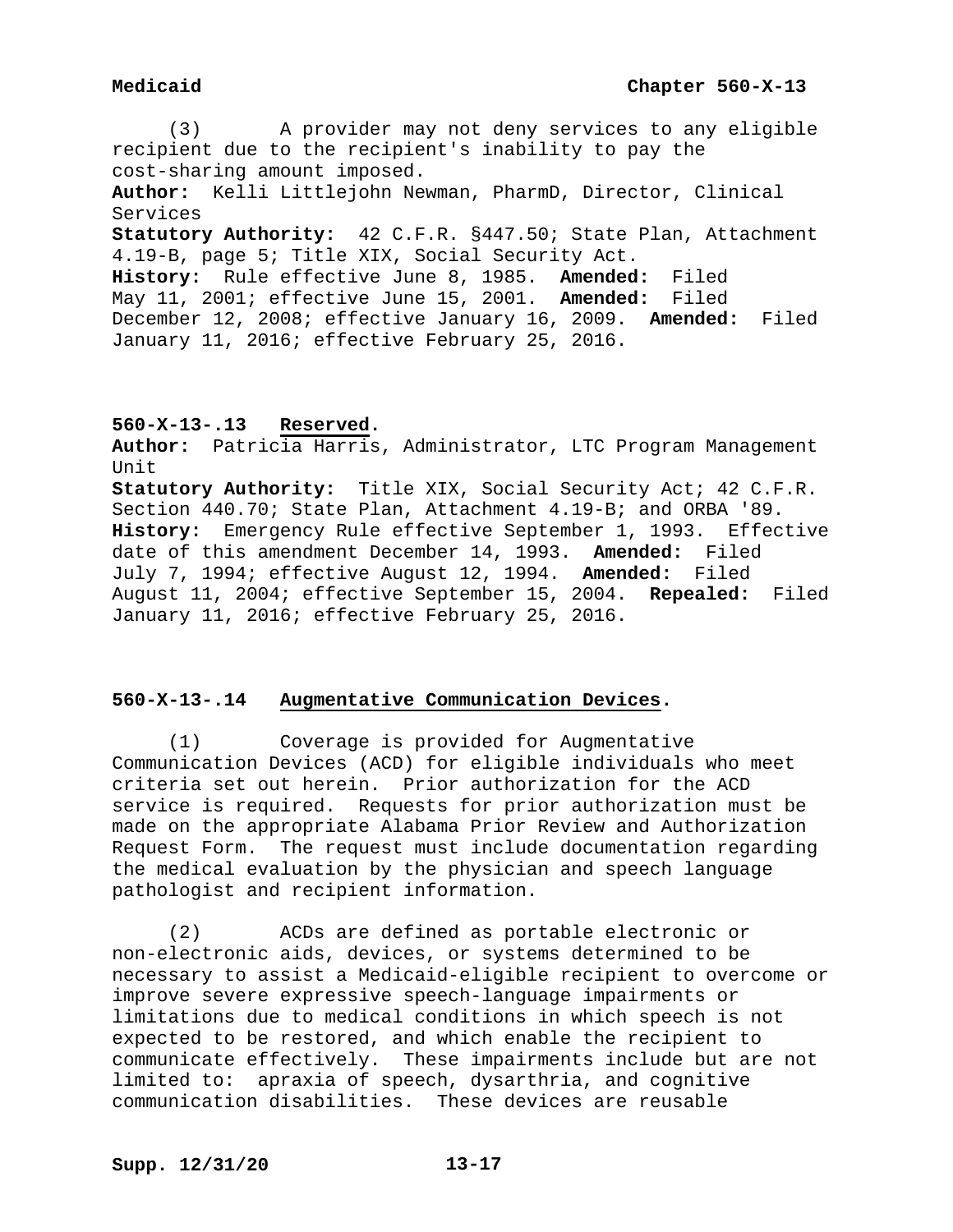equipment items which must be a necessary part of the treatment plan consistent with the diagnosis, condition or injury, and not furnished for the convenience of the recipient or his family. ACD components or accessories prescribed or intended primarily for vocational, social, or academic development or enhancement and which are not necessary as described above will not be covered.

(3) The scope of services includes the following elements:

(a) Screening and evaluation,

(b) ACD, subject to limitations, and

(c) Training on use of equipment.

(4) Candidates under the age of 21 must meet all of the following criteria:

(a) EPSDT referral by Medicaid-enrolled EPSDT provider. Referral must be within one year of application for ACD. The EPSDT provider must obtain a referral from the Patient 1st PMP (where applicable);

(b) Medical condition which impairs ability to communicate;

(c) Evaluation by required qualified, experienced professionals; and

(d) Physician prescription or order to be obtained after the evaluation and based on documentation contained in the evaluation.

(5) Candidates over the age of 21 must meet all of the following criteria:

(a) Referral from a Patient 1st PMP (where applicable). Referral must be within one year of application for ACD;

(b) Medical condition which impairs ability to communicate;

(c) Evaluation required by qualified experienced professionals; and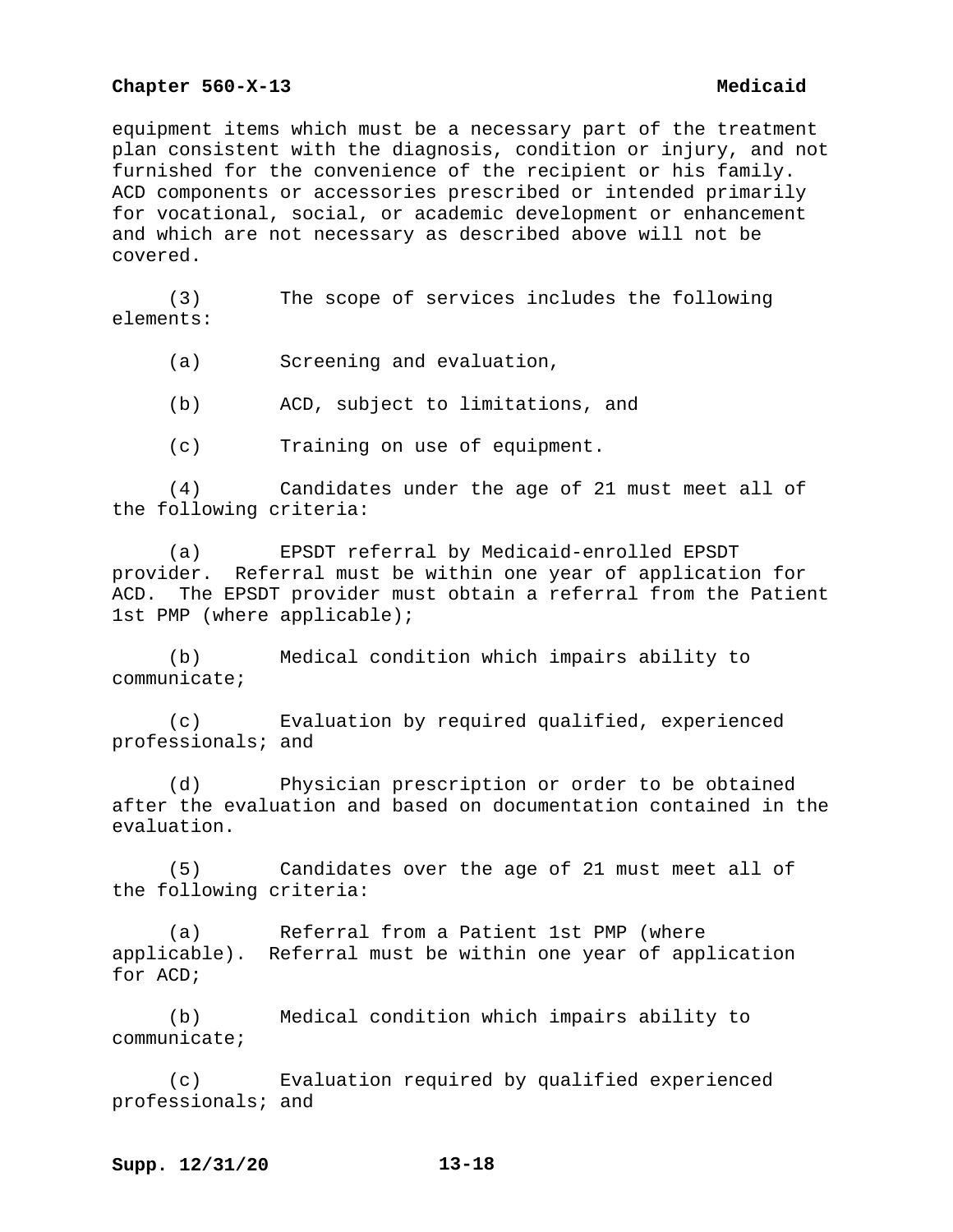(d) Physician prescription or order to be obtained after the evaluation and based on documentation provided in the evaluation.

(6) The candidate must be evaluated by qualified interdisciplinary professionals. Interdisciplinary professionals must include all of the following:

(a) Speech-Language Pathologist: This professional must meet all of the following criteria:

1. Have a master's degree in speech-language pathology from an accredited institution;

2. Have a Certificate of Clinical Competence in Speech-Language Pathology from the American Speech, Language, Hearing Association;

3. Have an Alabama license in speech-language pathology;

4. Have no financial or other affiliation with a vendor, manufacturer, or manufacturer's representative of ACDs.

(b) Physician: This professional must meet all of the following criteria:

1. Be a doctor of medicine or osteopathy legally authorized to practice medicine and surgery by the state in which the doctor performs such functions; and

2. Have no financial or other affiliation with a vendor, manufacturer, or manufacturer's representative of ACDs.

Interdisciplinary professionals should also include, but may not be limited to, the following:

(c) Physical Therapist: This professional must meet all of the following criteria:

1. Have a bachelor's degree in physical therapy from an accredited institution;

2. Have an Alabama license in physical therapy; and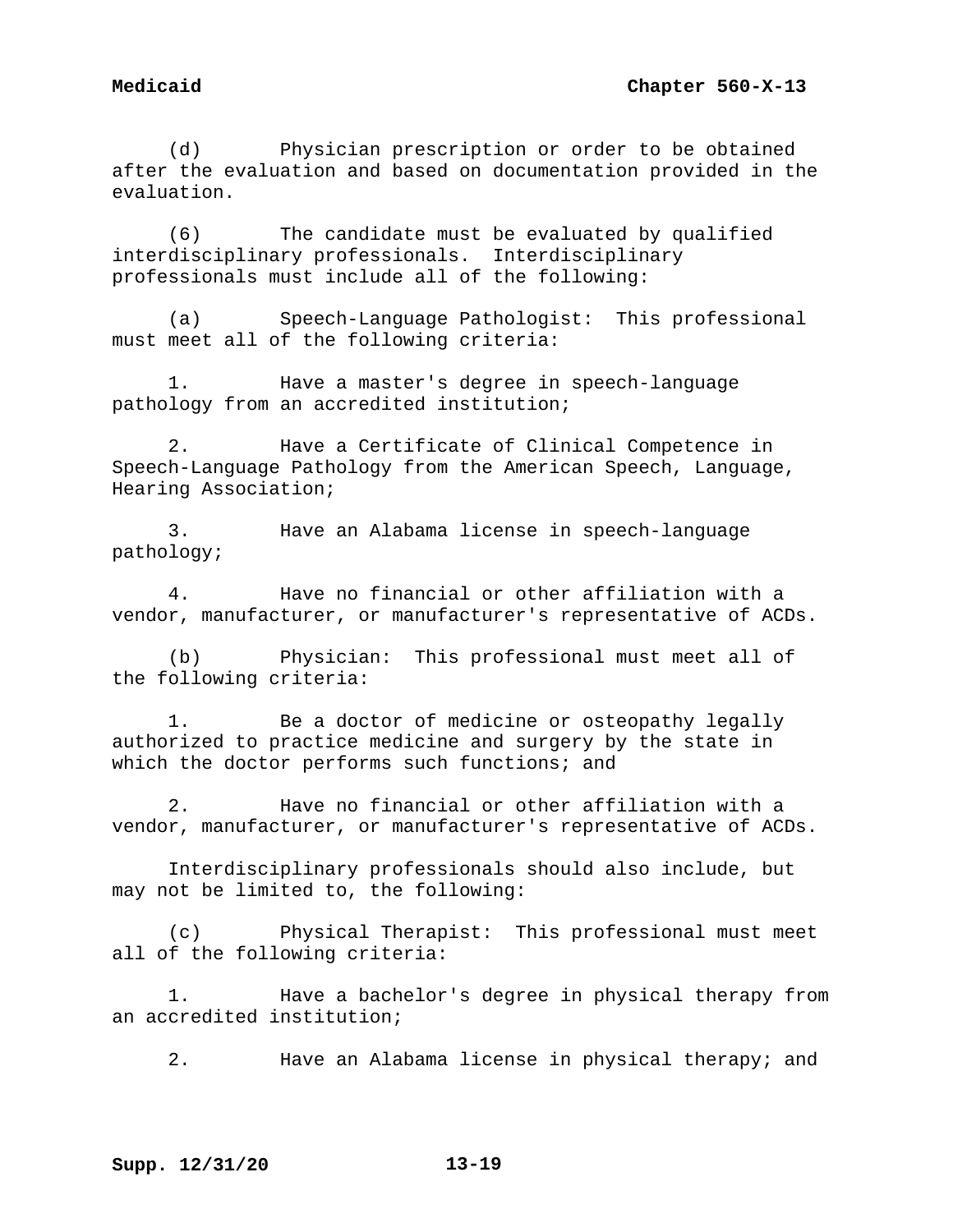3. Have no financial or other affiliation with a vendor, manufacturer, or manufacturer's representative of ACDs.

(d) Social Worker: This professional must meet all of the following criteria:

1. Have a bachelor's degree in social work from an accredited institution;

2. Have an Alabama license in social work; and

3. Have no financial or other affiliation with a vendor, manufacturer, or manufacturer's representative of ACDs.

(e) Occupational Therapist: This professional must meet all of the following criteria:

1. Have a bachelor's degree in occupational therapy from an accredited institution;

2. Have an Alabama license in occupational therapy; and

3. Have no financial or other affiliation with a vendor, manufacturer, or manufacturer's representative of ACDs.

(7) ACDs and services are only available through the ALABAMA MEDICAID AGENCY prior authorization process. Requests for authorization must be submitted to Medicaid for review. Documentation must support that the client is mentally, physically, and emotionally capable of operating and using an ACD. The request must include documentation regarding the medical evaluation by the physician and recipient information:

(a) Medical Evaluation by Interdisciplinary Professionals must meet all of the following criteria:

Medical examination by physician to assess the need for an ACD to replace or support the recipient's capacity to communicate;

2. Status of respiration, hearing, vision, head control, trunk stability, arm movement, ambulation, seating and positioning or ability to access the device; and

3. Must have been conducted within 90 days of request for ACD.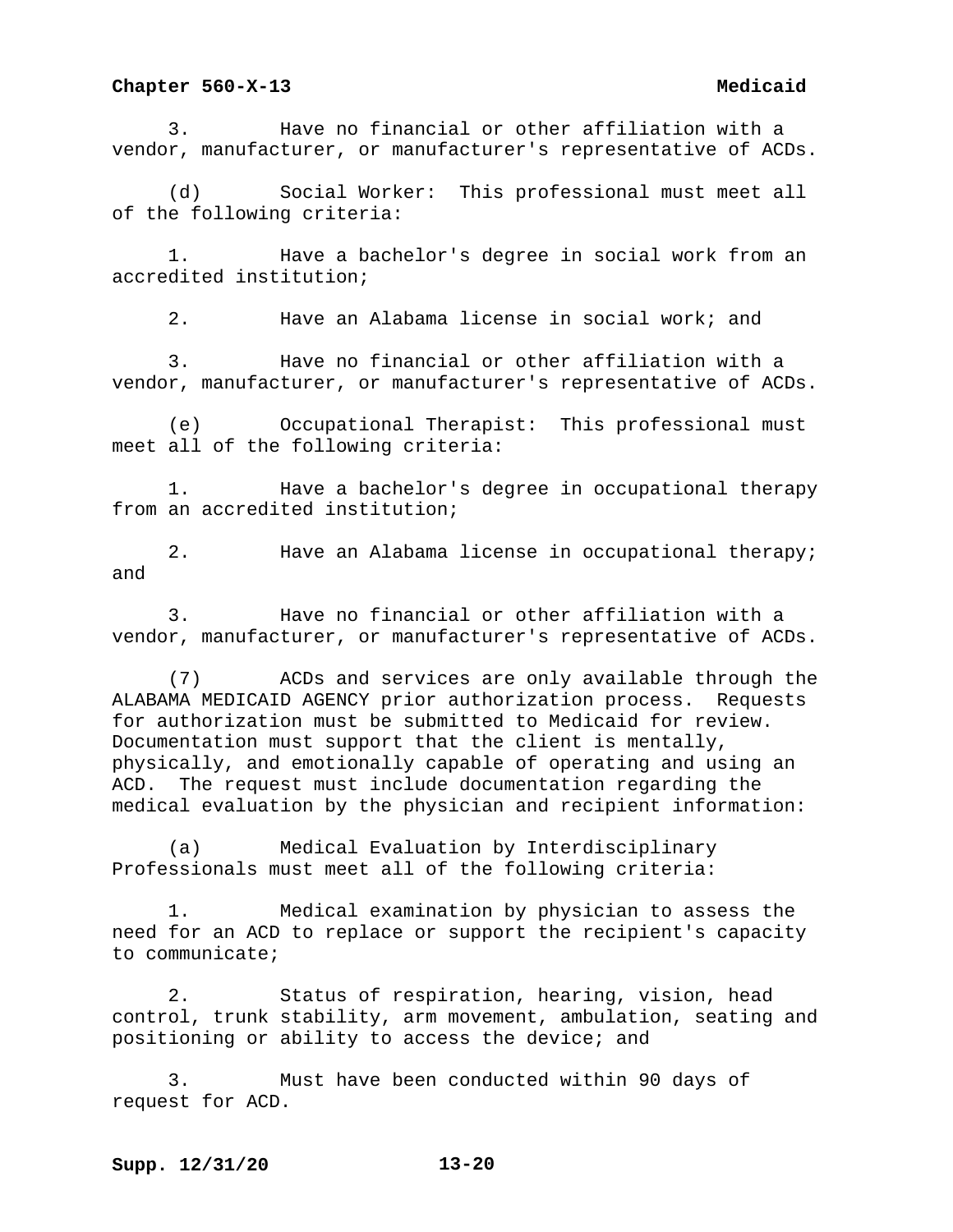(b) Recipient Information must include all of the following:

1. Name;

2. Medicaid number;

3. Date(s) of assessment;

4. Medical diagnoses (primary, secondary, tertiary); and

5. Relevant medical history.

(c) Sensory Status (by physician) must include all of the following:

1. Vision status;

2. Hearing status; and

3. Description of how vision, hearing, tactile, and/or receptive communication impairments affect expressive communication (e.g., sensory integration, visual discrimination).

(d) Postural, Mobility, and Motor Status must include all of the following:

1. Motor status;

2. Optimal positioning;

3. Integration of mobility with ACD; and

4. Recipient's access methods (and options) for ACD.

(e) Developmental Status must include all of the following:

1. Information on the recipient's intellectual, cognitive, and developmental status; and

2. Determination of learning style (e.g., behavior, activity level).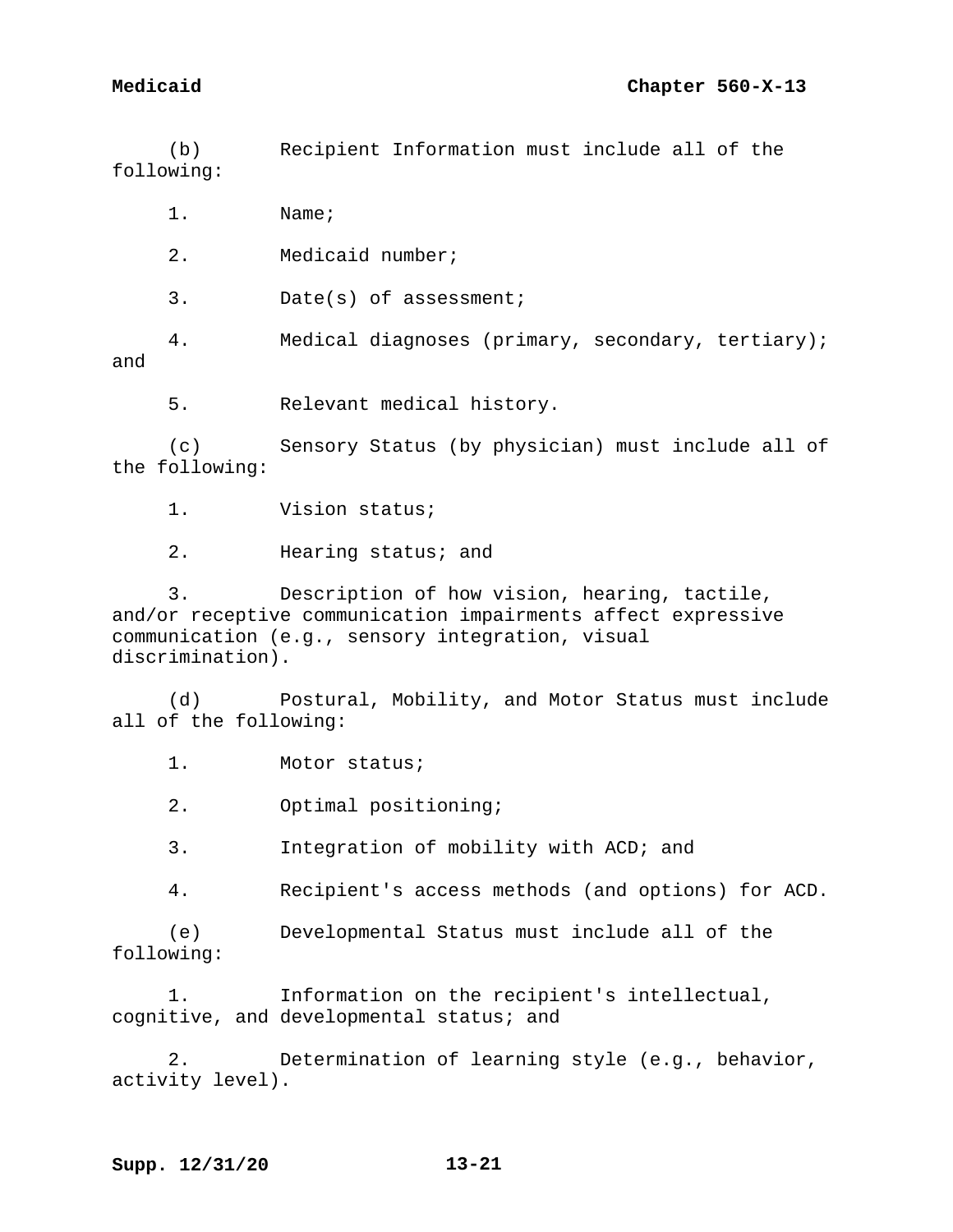(f) Family/Caregiver and Community Support Systems must include all of the following:

1. A detailed description identifying caregivers and support;

2. The extent of their participation in assisting the recipient with use of the ACD; and

3. Their understanding of the use and their expectations of the ACD.

(g) Current Speech, Language, and Expressive Communication Status must include all of the following:

1. Identification and description of the recipient's expressive or receptive (language comprehension) communication impairment diagnosis;

2. Speech skills and prognosis;

3. Communication behaviors and interaction skills (i.e., styles and patterns);

4. Description of current communication strategies, including use of an ACD, if any; and

5. Previous treatment of communication problems.

(h) Communication Needs Inventory must include all of the following:

1. Description of recipient's current and projected (e.g., within five years) speech-language needs;

2. Communication partners and tasks, including partners' communication abilities and limitations, if any; and

3. Communication environments and constraints which affect ACD selection or features.

(i) Summary of Recipient Limitations which must contain a description of the communication limitations.

(j) ACD Assessment Components must contain a justification for and use to be made of each component and accessory requested.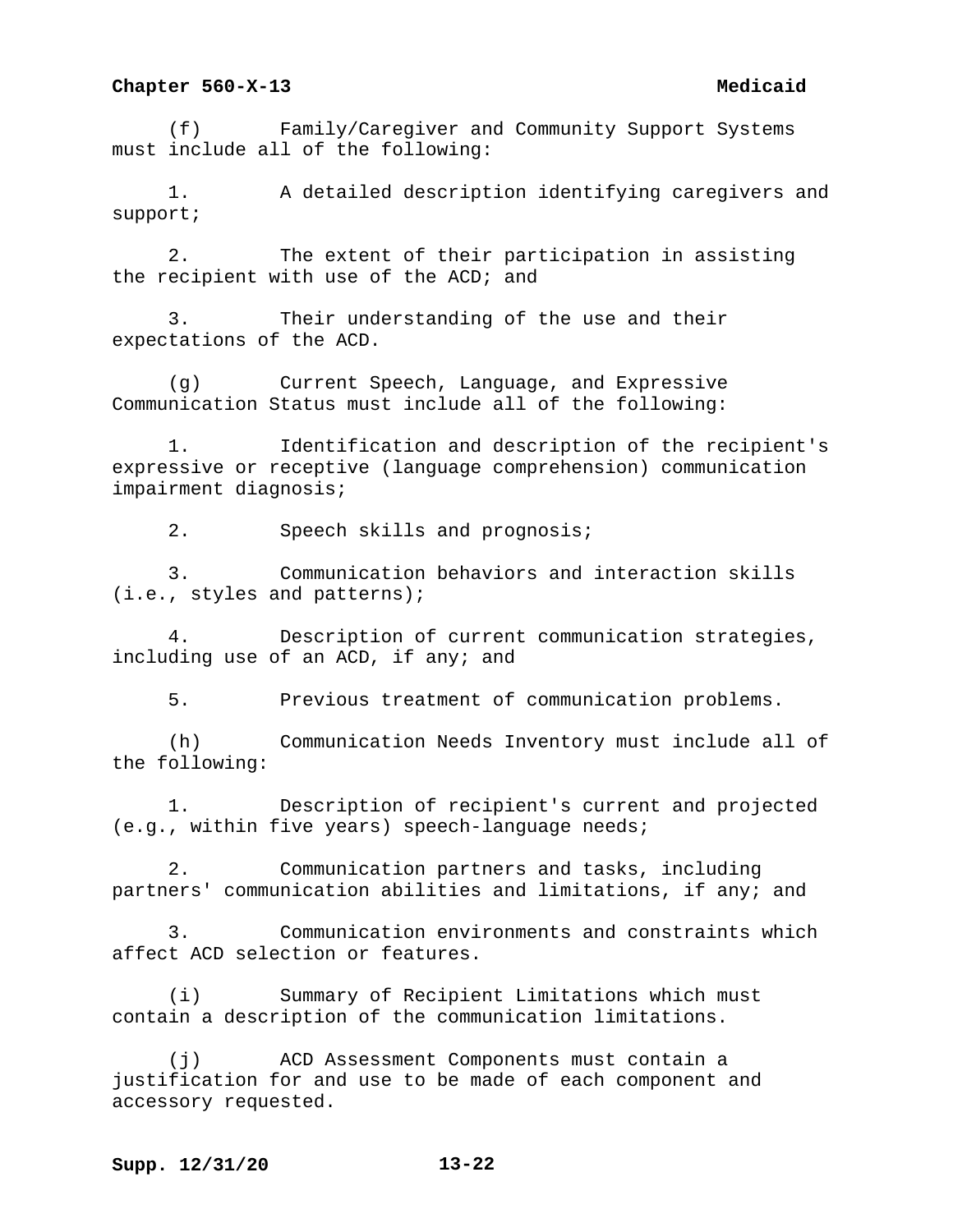(k) Identification of at least three ACDs considered for recipient to include all of the following:

1. Identification of the significant characteristics and features of the ACDs considered for the recipient;

2. Identification of the cost of the ACDs considered for the recipient (including all required components, accessories, peripherals, and supplies, as appropriate);

3. Identification of manufacturer;

4. Justification stating why a device is the least costly, equally effective alternative form of treatment for the recipient; and

5. Medical justification of device preference, if any.

(l) Treatment Plan and Follow-Up must include all of the following:

1. Description of short-term and long-term therapy goals;

2. Assessment criteria to measure the recipient's progress toward achieving short-term and long-term communication goals;

3. Expected outcomes and description of how device will contribute to these outcomes; and

4. Training plan to maximize use of ACD.

(m) Documentation of recipient's trial use of equipment must include all of the following:

1. Amount of time;

2. Location; and

3. Analysis of ability to use equipment.

(n) Documentation of qualifications of speech-language pathologists and other professionals submitting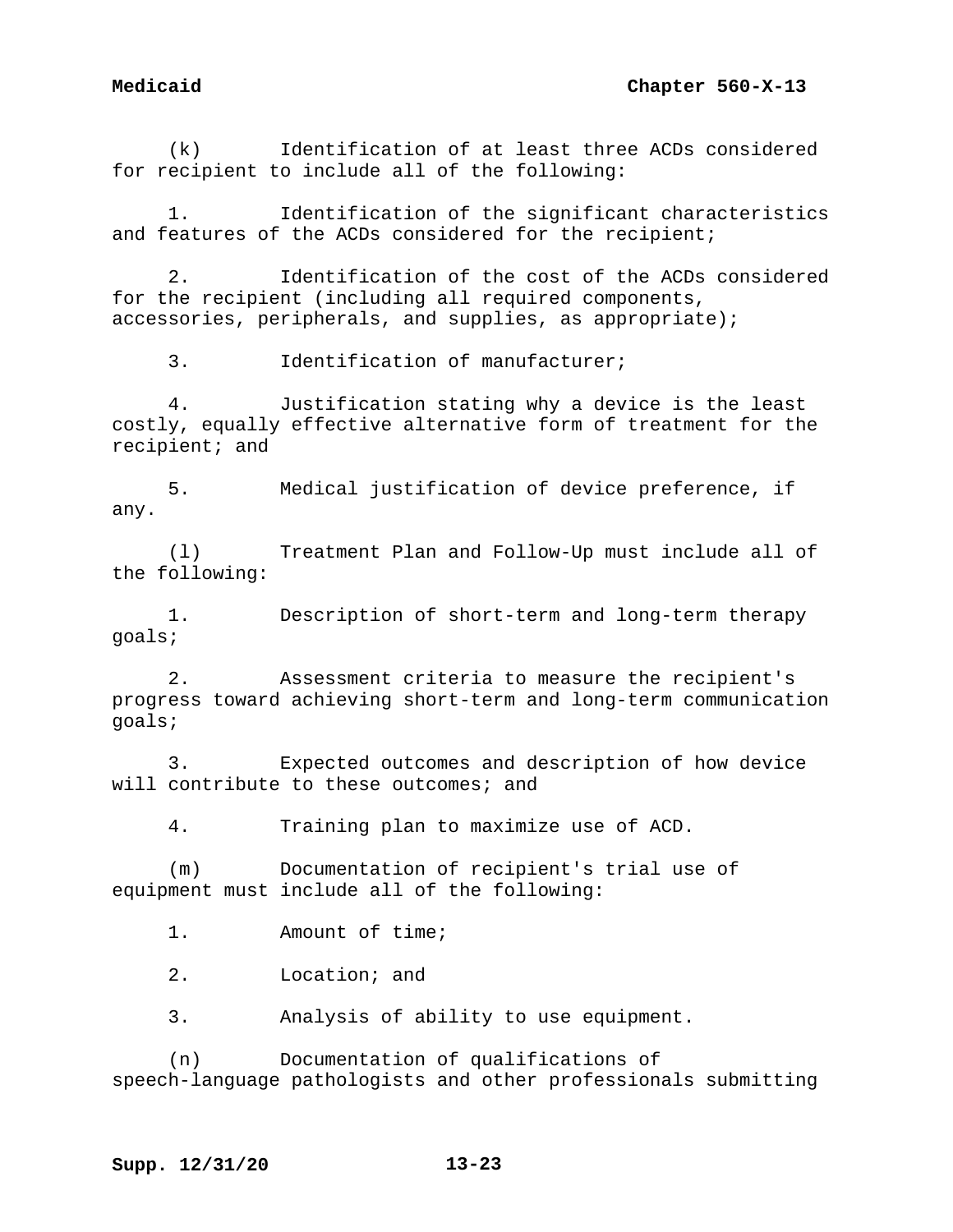portions of the evaluation must be present. Physicians are exempt from this requirement.

(o) A signed statement by submitting professionals that they have no financial or other affiliation with manufacturer, vendor, or sales representative of ACDs must be present. One statement signed by all professionals will suffice.

(8) Medicaid reserves the right to request additional information or evaluations by appropriate professionals.

(9) ACDs are subject to the following limitations. ACDs, including components and accessories, will be modified or replaced only under the following circumstances:

(a) Medical Change: Upon the request of recipient if a significant medical change occurs in the recipient's condition which significantly alters the effectiveness of the device.

(b) Age of Equipment: ACDs outside the manufacturer's or other applicable warranty which do not operate to capacity will be repaired. At such time as repair is no longer cost-effective, upon request by the recipient, replacement of identical or comparable component or components will be made. Full documentation of the history of the service, maintenance, and repair of the device must accompany such requests.

(c) Technological Advances: No replacements or modifications will be approved based on technological advances unless the new technology would meet a significant medical need of the recipient which is currently unmet by the present device.

(10) All requests for replacement or modification as outlined in A-C above will require a new evaluation and complete documentation. If new equipment is approved, the old equipment must be turned in.

(11) Invoice: The manufacturer's invoice must be forwarded to the Medicaid Agency or its designee before the prior authorization is approved.

(12) Trial Period: No communication components will be approved unless the client has used the equipment and demonstrated an ability to use the equipment. Prior authorization for rental may be obtained for a trial period.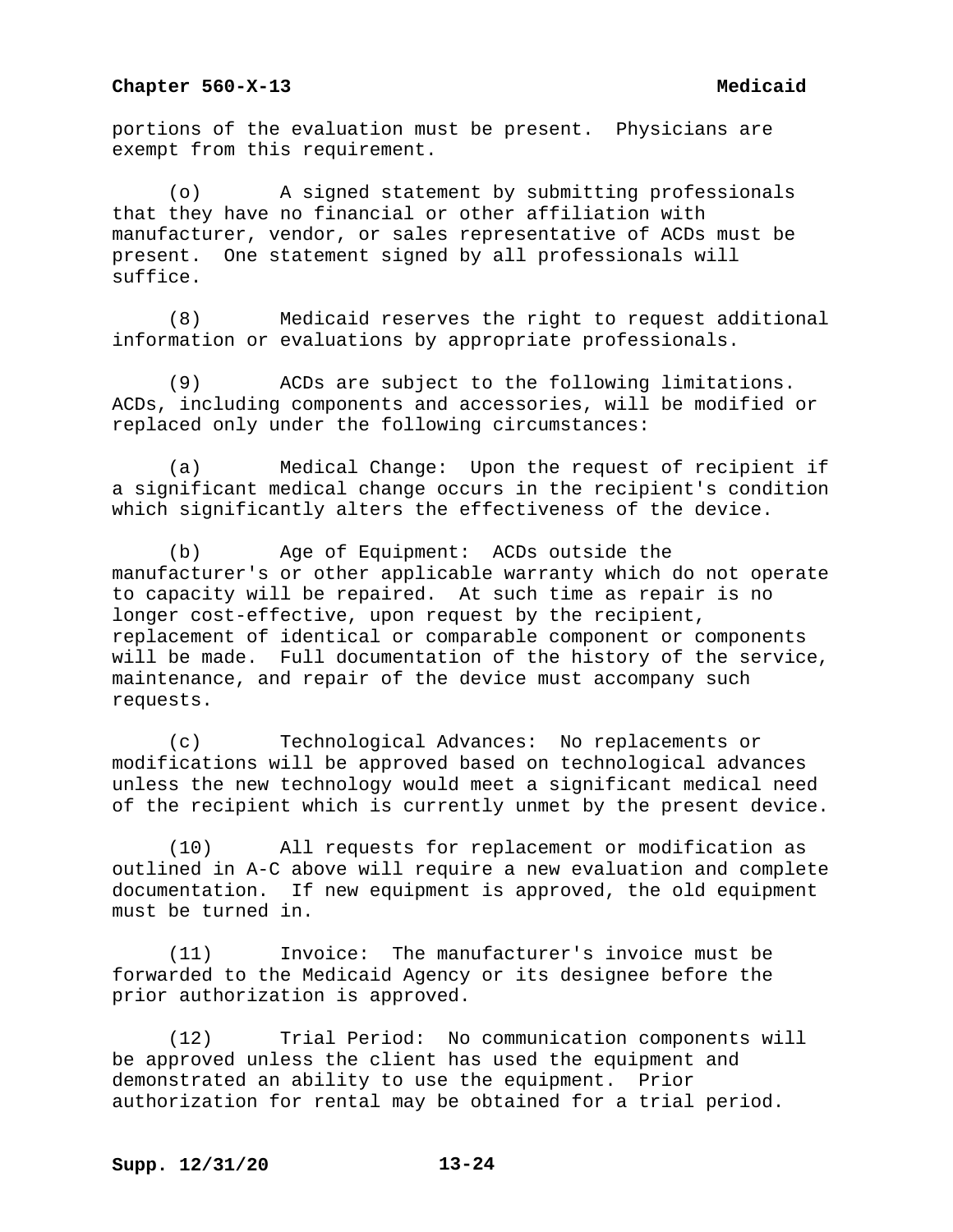This demonstrated ability can be documented through periodic use of sample or demonstration equipment. Adequate supporting documentation must accompany the request.

(13) Repair: Repairs are covered only to the extent not covered by the manufacturer's warranty. Repairs must be prior authorized. Battery replacement is not considered repair and does require prior authorization.

(14) Loss or Damage: Replacement of identical components due to loss or damage must be prior authorized. These requests will be considered only if the loss or damage is not the result of misuse, neglect, or malicious acts by the users.

(15) Component or Accessory Limits: Components or accessories which are not medically required will not be approved. Examples of non-covered items include, but are not limited to, printers, modems, service contracts, office or /business software, software intended for academic purposes, workstations, or any accessory that is not medically required. **Author:** Kelli Littlejohn Newman, PharmD, Director, Clinical Services

**Statutory Authority:** State Plan; 42 CFR, Section 440.70; Title XIX, Social Security Act.

**History: New Rule:** Filed March 22, 1999; effective April 26, 1999. **Amended:** Filed October 12, 2001; effective November 16, 2001. **Amended:** Filed December 30, 2008; effective February 3, 2009. **Amended:** Filed January 11, 2016; effective February 25, 2016.

# **560-X-13-.15 Oxygen Therapy Coverage.**

(1) Oxygen Therapy is covered for the entire Medicaid population based on medical necessity and must be prior authorized by Medicaid. Requests for prior authorization must be made on the appropriate Alabama Prior Review and Authorization Request Form. The request must be accompanied by appropriate medical and other required documentation in accordance with Rule No. 560-X-13-.03.

(2) The medical diagnosis must indicate a chronic debilitating medical condition, with evidence that other forms of treatment (such as medical and physical therapy directed at secretions, bronchospasm and infection) were tried without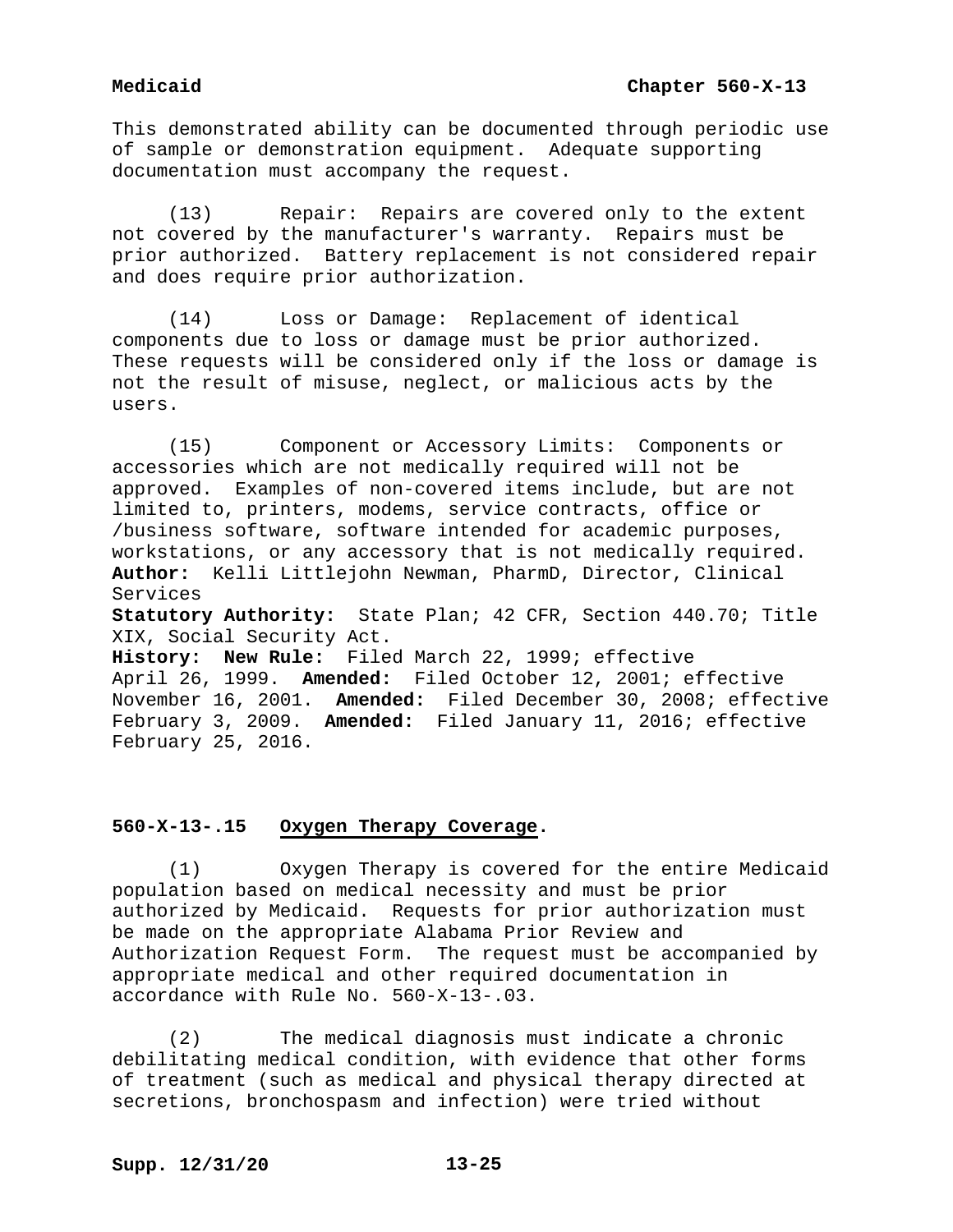success and that continuous oxygen therapy is required. Oxygen will not be approved for as needed (PRN) use only. **Author:** Kellie Littlejohn Newman, PharmD, Director, Clinical Services **Statutory Authority:** State Plan; 42 CFR, Section 440.70; Title XIX, Social Security Act. **History: New Rule:** Filed October 12, 2001; effective November 16, 2001. **Amended:** Filed December 12, 2008; effective January 16, 2009. **Amended:** Filed January 11, 2016; effective

February 25, 2016.

# **560-X-13-.16 External Breast Prostheses.**

(1) External breast prostheses following mastectomy for breast cancer are covered for all Medicaid-eligible recipients meeting the criteria. Please refer to Chapter 14, DME, or the Medicaid Provider Manual published on Medicaid's website

(2) Providers of external breast prostheses devices for adults must be enrolled as a Medicaid provider and Mastectomy Fitters must be licensed by the Alabama Board of Prosthetics, Orthotics and Pedorthics. **Author:** Kellie Littlejohn Newman, PharmD, Director, Clinical Services **Statutory Authority:** State Plan; 42 CFR, Section 440.70; Title XIX, Social Security Act. **History: New Rule:** Filed October 12, 2001; effective November 16, 2001. **Amended:** Filed August 11, 2004; effective September 15, 2004. **Amended:** Filed May 11, 2012; effective June 15, 2012. **Amended:** Filed April 11, 2014; effective May 16, 2014. **Amended:** Filed January 11, 2016; effective February 25, 2016.

## **560-X-13-.17 Wheelchairs.**

(1) Wheelchairs are a covered benefit for patients who meet full Medicaid eligibility criteria and medical necessity. The patient must meet criteria applicable to wheelchairs pursuant to this chapter, and Chapter 14, DME, of the Medicaid Provider Manual.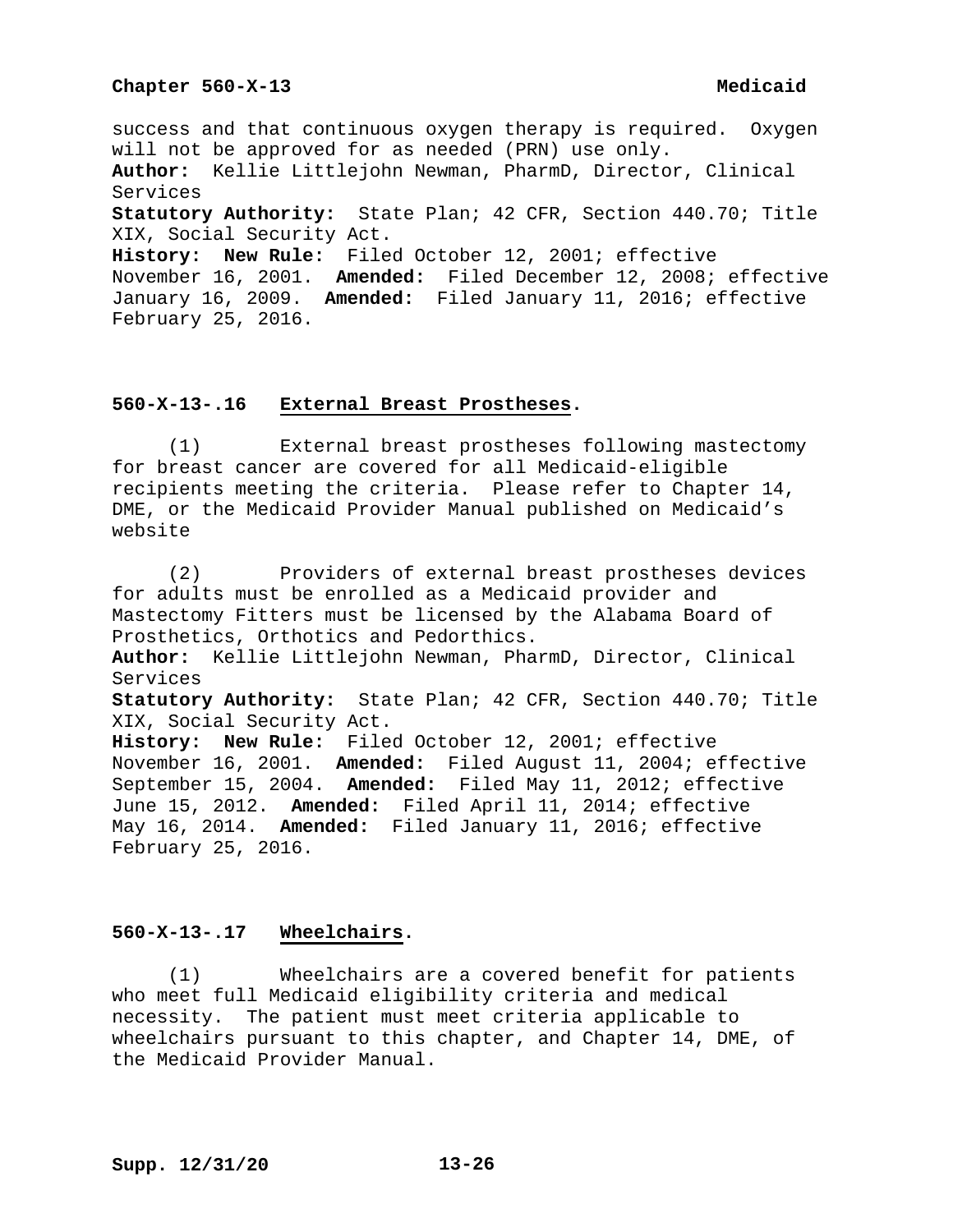# **Medicaid Chapter 560-X-13**

(2) All requests for wheelchairs are subject to the Medicaid prior approval provisions in accordance with Rule No. 560-X-13-.03 and any additional requirements in Chapter 14, DME, of the Medicaid Provider Manual.

(3) Limitations and Exclusions

(a) Patients may be approved for one manual or power/motorized wheelchair every five years for children ages 0-20 and every seven years for adults ages 21-99 based on medical necessity.

(b) Home, environmental and vehicle adaptations, equipment and modifications are not covered.

(c) Repairs or replacement of parts require prior authorization unless otherwise specified by Medicaid.

(d) Within the five year period for children ages 0-20 and seven year period for adults ages 21-99, Medicaid will not repair or replace equipment that is lost, destroyed, or damaged as a result of misuse, neglect, loss or wrongful disposition or equipment by the recipient, the recipient's caregiver(s), or the provider. At a minimum, examples of equipment misuse, neglect, loss or wrongful disposition by the recipient, recipient's caregiver, or the provider include, but are not limited to the following:

1. Loss of wheelchair or parts.

2. Selling or loaning wheelchair or parts.

3. Damage due to weather.

4. Failure to store the wheelchair in a secure and covered area when not in use.

5. Use on public roadways where the speed limit is greater than 25 miles per hour.

6. Loss, destruction or damage caused by the malicious, intentional or negligent acts.

(4) Patient Education

(a) Providers are responsible for patient education and documentation of appropriate usage of wheelchair. Patient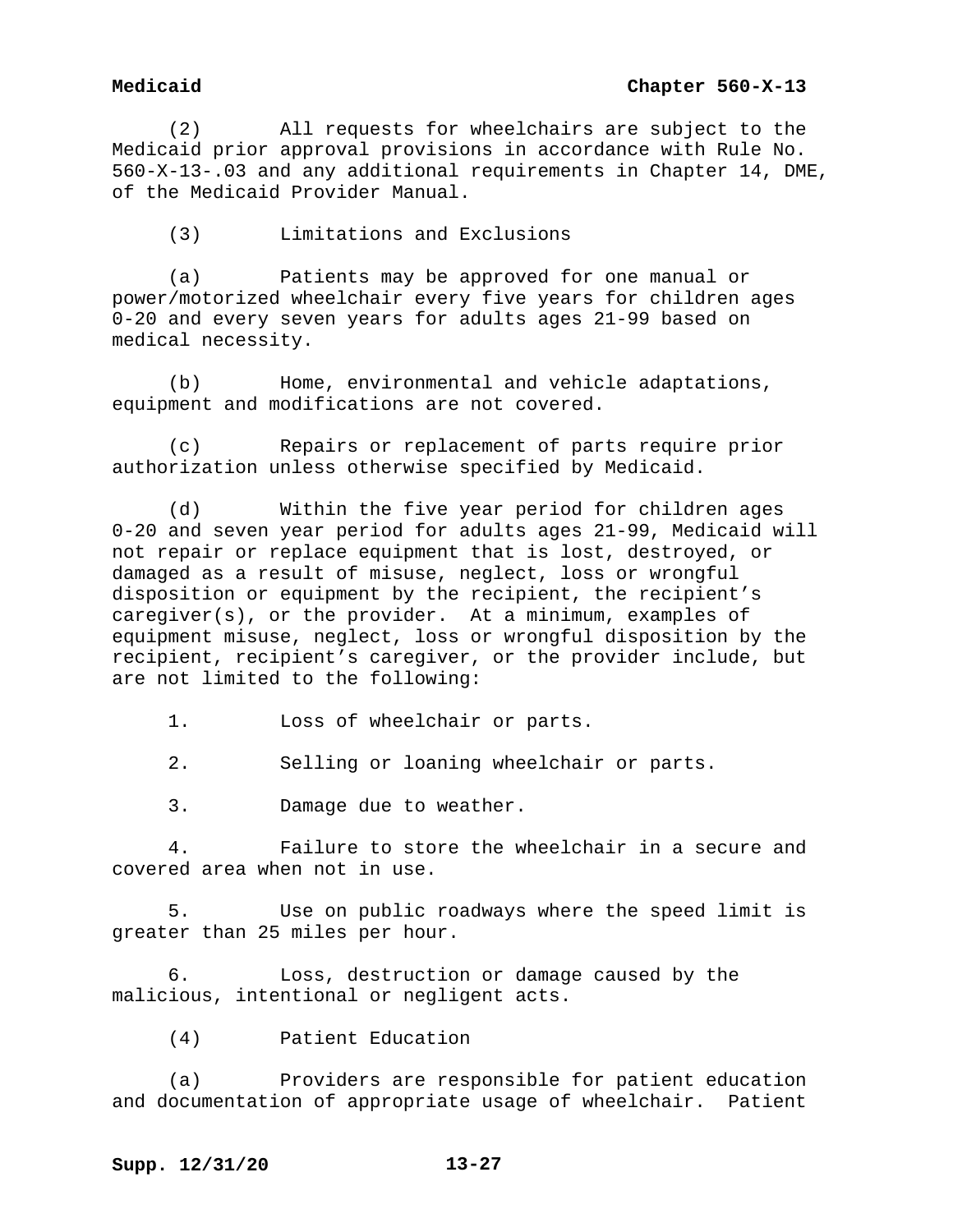education shall include, but not be limited to, proper storage, usage on or off public roadways, battery life, cleaning, warranty, etc.

(b) Documentation of patient education and understanding by both the servicing provider and the recipient or caregiver shall be kept in the patient file for the life of the wheelchair.

(5) Reimbursement for wheelchair, except as outlined in this section for EPSDT-referred wheelchairs, will be made in accordance with the DME Fee Schedule located on the Medicaid website.

(6) Reimbursement for EPSDT-referred Wheelchair Systems

(a) All requests for EPSDT-referred wheelchairs are subject to the Medicaid prior approval provisions in accordance with Rule No. 560-X-13-.03 and the following additional provisions:

1. If no Medicare price is available for EPSDT-referred wheelchair systems, the reimbursement rate is established based on a discount from Manufacturers Suggested Retail Price (MSRP) instead of a "cost-plus" basis.

2. Providers are required to submit MSRPs from three manufacturers for wheelchair systems (excluding seating system and add-on products) appropriate for the individual's medical needs.

3. Requests submitted with less than three prices from different manufacturers must contain documentation supporting the appropriateness and reasonableness of equipment requested for a follow-up review by Medicaid staff or designee. Provider must document non-availability of required MSRPs to justify not sending in three prices.

(b) The established rate will be based on the MSRP minus the following discounts:

1. Manual wheelchair systems – 20% discount from MSRP

2. Power wheelchair system – 15% discount from MSRP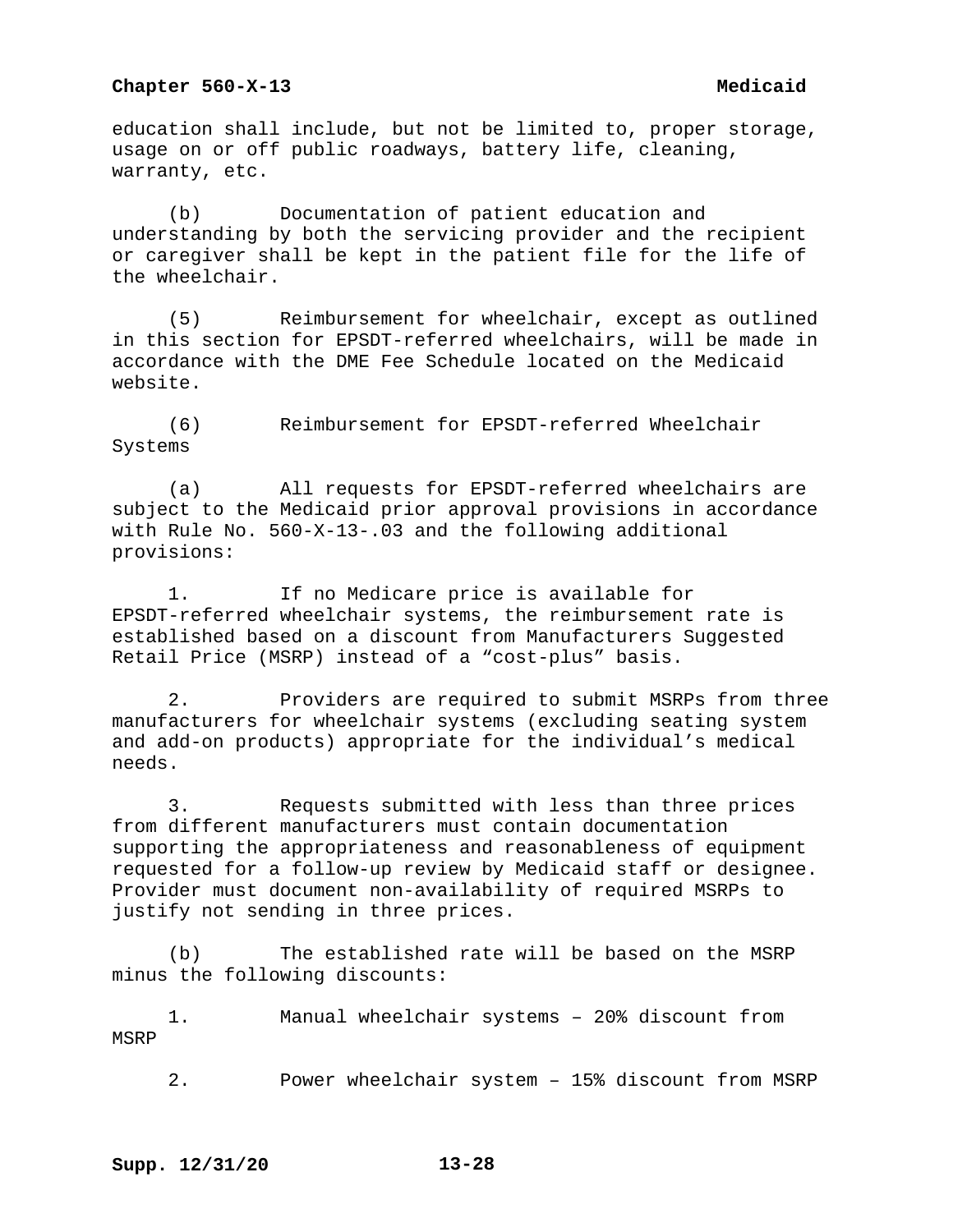3. Ancillary (add-on) products:

(i) Electronic ancillary products – 15% discount from MSRP

(ii) Non-electronic ancillary products – 20% discount from MSRP **Author:** Keisha Howard, PDL Administrator, Clinical Services and Support **Statutory Authority:** State Plan Attachment4.19-A; 42 CFR, Section 440.70; Title XIX, Social Security Act. **History: New Rule:** Filed September 19, 2003; effective October 24, 2003. **Amended:** Filed August 11, 2004; effective September 15, 2004. **Amended:** Filed September 9, 2005; effective October 14, 2005. **Amended:** Filed December 12, 2008; effective January 16, 2009. **Amended**: Filed March 13, 2009; effective April 17, 2009. **Amended:** Filed November 9, 2012; effective December 14, 2012. **Repealed and New Rule:** Filed January 11, 2016; effective February 25, 2016. **Amended:** Filed June 9, 2017; effective July 24, 2017.

# **560-X-13-.18 Basic Level Prosthetics, Orthotics, And Pedorthics.**

(1) Basic level prosthetics, orthotics and pedorthics are covered benefits to Medicaid eligible recipients up to age 65 in a non-institutional and institutional setting. The recipients must meet established Medicaid criteria applicable to prosthetic, orthotic, and pedorthic devices pursuant to this chapter and Chapter 14, DME, of the Medicaid Provider Manual.

(a) For items to be covered, recipients must meet eligibility requirements, the devices must be reasonable and necessary to improve the functioning of a malformed body member or replace an absent body member, and meet all other applicable Medicaid statutory and regulatory requirements.

(b) Providers of prosthetic, orthotic, and pedorthic devices for adults must be enrolled as a Medicaid provider and licensed by the Alabama Board of Prosthetics, Orthotics and Pedorthics.

(c) The provider must be practicing as a prosthetic, orthotic, or pedorthic practitioner in the State of Alabama at an accredited facility.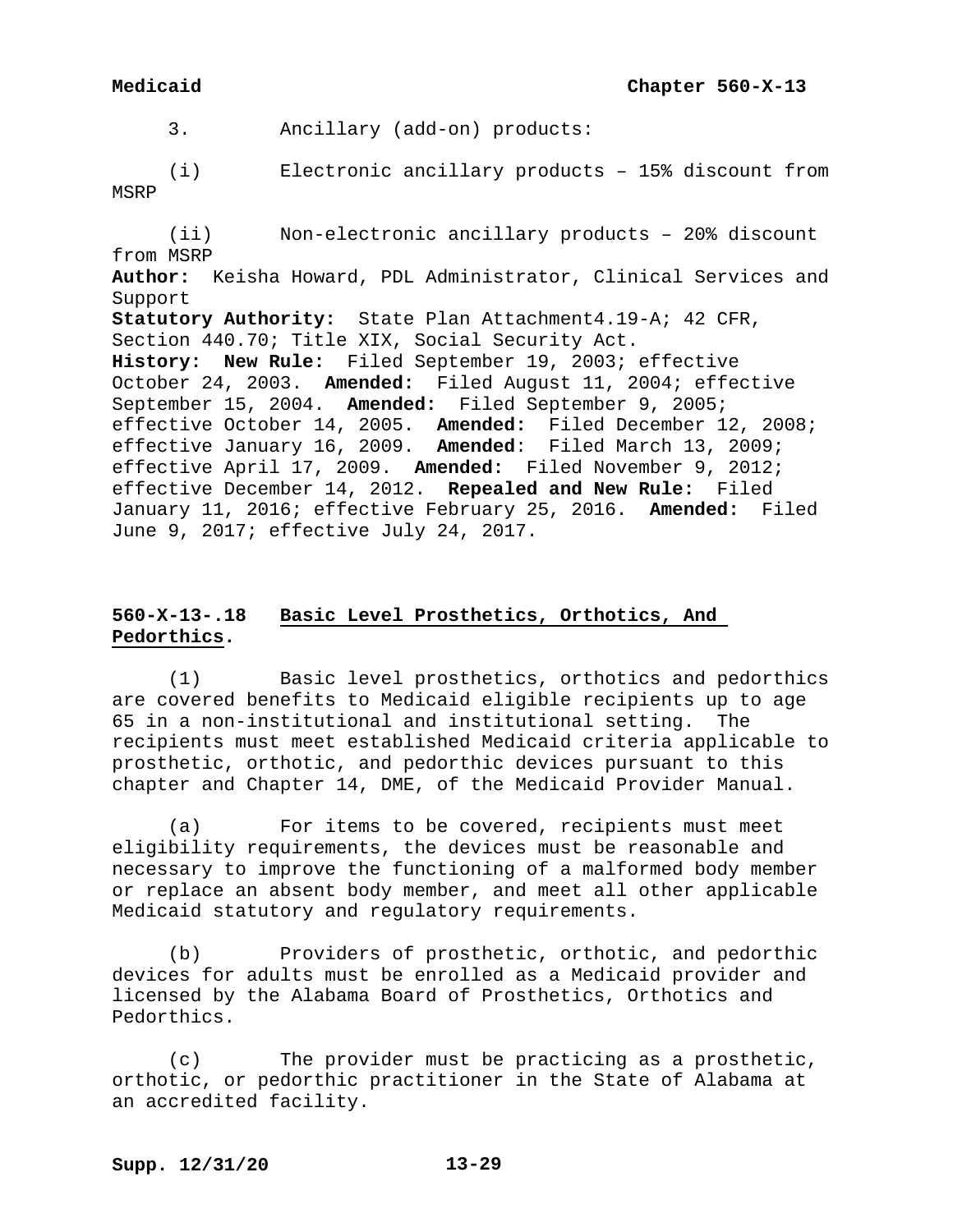(d) Provider must keep a copy of the written prescription or order from the primary physician for the prosthetic or orthotic device in the recipient's file for a period of three years plus the current year.

(e) The provider must have documentation of the education follow-up provided to the recipient of the use of the prosthetic and orthotic device in the recipient's file.

(2) For Medicaid to approve lower limb prosthesis, medical documentation must be submitted substantiating that a prosthesis is essential in order for the recipient to ambulate and that the recipient is motivated to ambulate.

(3) For Medicaid to approve an orthotic device, medical documentation must be submitted to show that the device supports or aligns movable parts of the body, prevents or corrects deformities, or improved functioning.

(4) For Medicaid to approve therapeutic shoes for diabetes, medical documentation must be maintained showing that the recipient has diabetes mellitus and other medical conditions justifying the need. Refer to the DME Fee Schedule on the Alabama Medicaid Agency website for Prosthetic, Orthotics, and Pedorthic reimbursement rates and benefit limits. **Author:** Kellie Littlejohn Newman, PharmD, Director, Clinical Services **Statutory Authority:** State Plan Attachments 3.1-A and 4.19-B; 42 CFR, Section 440.70; Title XIX, Social Security Act. **History: New Rule:** Filed February 11, 2008; effective March 17, 2008. **Amended:** Filed December 30, 2008; effective February 3, 2009. **Amended:** Filed May 11, 2012; effective June 15, 2012. **Amended:** Filed January 11, 2016; effective February 25, 2016.

## **560-X-13-.19 Warranty, Maintenance, And Replacement**.

(1) All standard DME, appliances, and POP must have a warranty for a minimum of one year; this may include the manufacturer's warranty. If the provider supplies items that are not covered under a warranty, the provider is responsible for repairs, replacements and maintenance for the first year.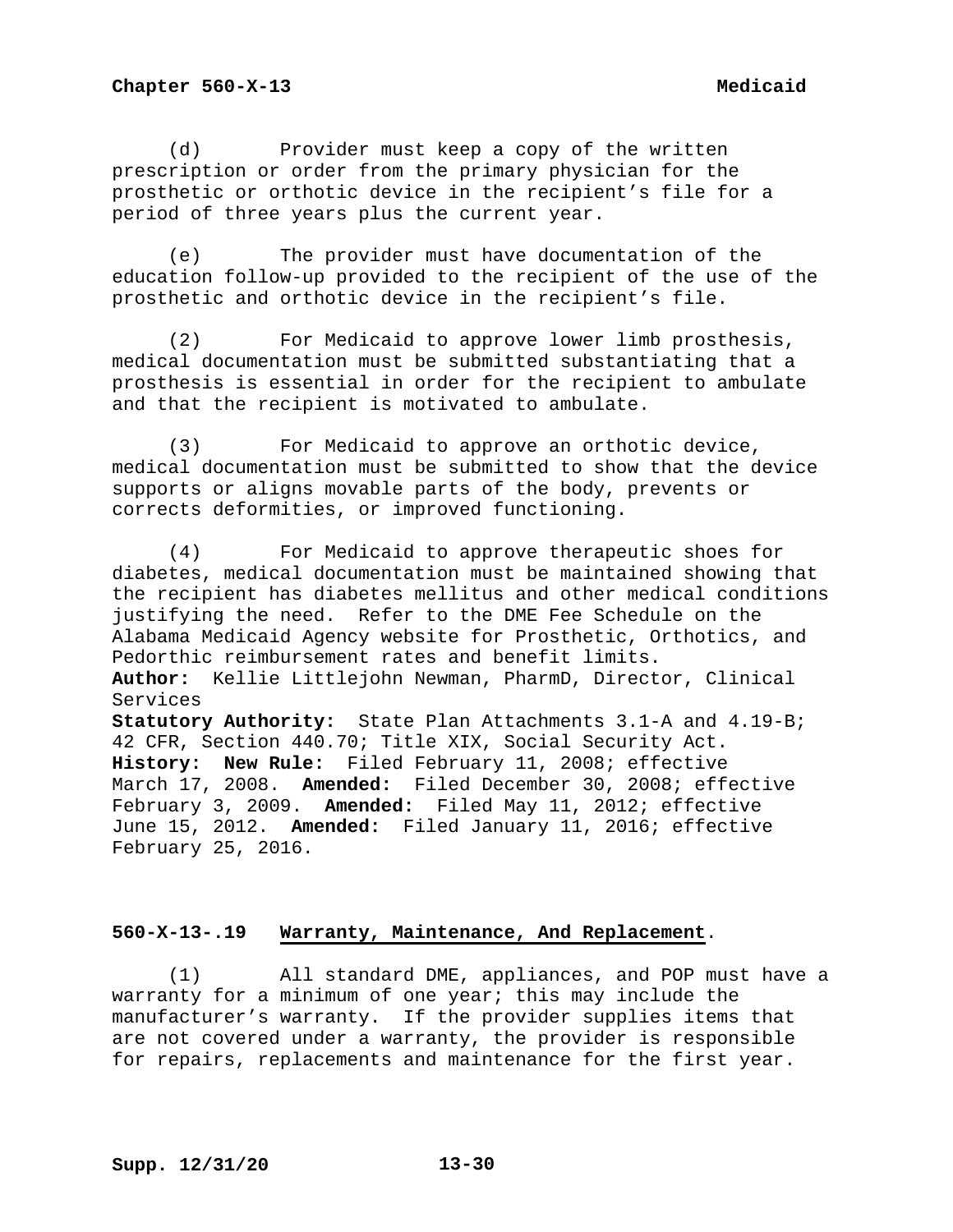(a) The warranty begins on the date of delivery (date of service) to the recipient. A statement of the warranty must be given to the recipient and the provider must keep a copy of the warranty for audit review by Medicaid. Medicaid may request a copy of the warranty.

(b) In the event the supplying provider does not honor or provide the mandatory one year warranty and does not repair the items when needed, Medicaid may impose penalties, to include but not limited to deducting the total cost of the repairs from a check write of the supplying provider, recoupment of reimbursement paid to the provider for the equipment, or termination of the provider's contract.

(2) Medicaid covers repair and replacement of DME, supplies, appliances and POP. These services, in most cases, must be prior approved by Medicaid. The request for repair or replacement and appropriate documentation (includes PA when applicable) justifying the need for replacement must be submitted electronically to Medicaid's fiscal agent and kept in the recipient's file.

(3) Requests for replacement or repair of items that are covered by Medicaid which are outside the normal benefit limits, due to damage beyond repair or other extenuating circumstances, must be submitted to the DME Unit for review and consideration. Request for repair or replacement due to extenuating circumstances should be mailed to, Alabama Medicaid Agency, 501 Dexter Ave., DME Unit, Montgomery, AL 36103.

(4) Medicaid will not repair or replace items that are lost, destroyed, or damaged as a result of misuse, neglect, loss, or wrongful disposition of equipment by the recipient, the recipient's caregiver(s), or the provider. Requests for repair or replacement will be denied if such circumstances are confirmed. Payment for repair or replacement of items denied by Medicaid is the responsibility of the recipient. At a minimum, examples of misuse, neglect, loss or wrongful disposition by the recipient, recipient's caregiver, or the provider include, but are not limited to the following:

- (a) Loss of item or related parts
- (b) Selling or loaning item or related parts
- (c) Damage due to weather